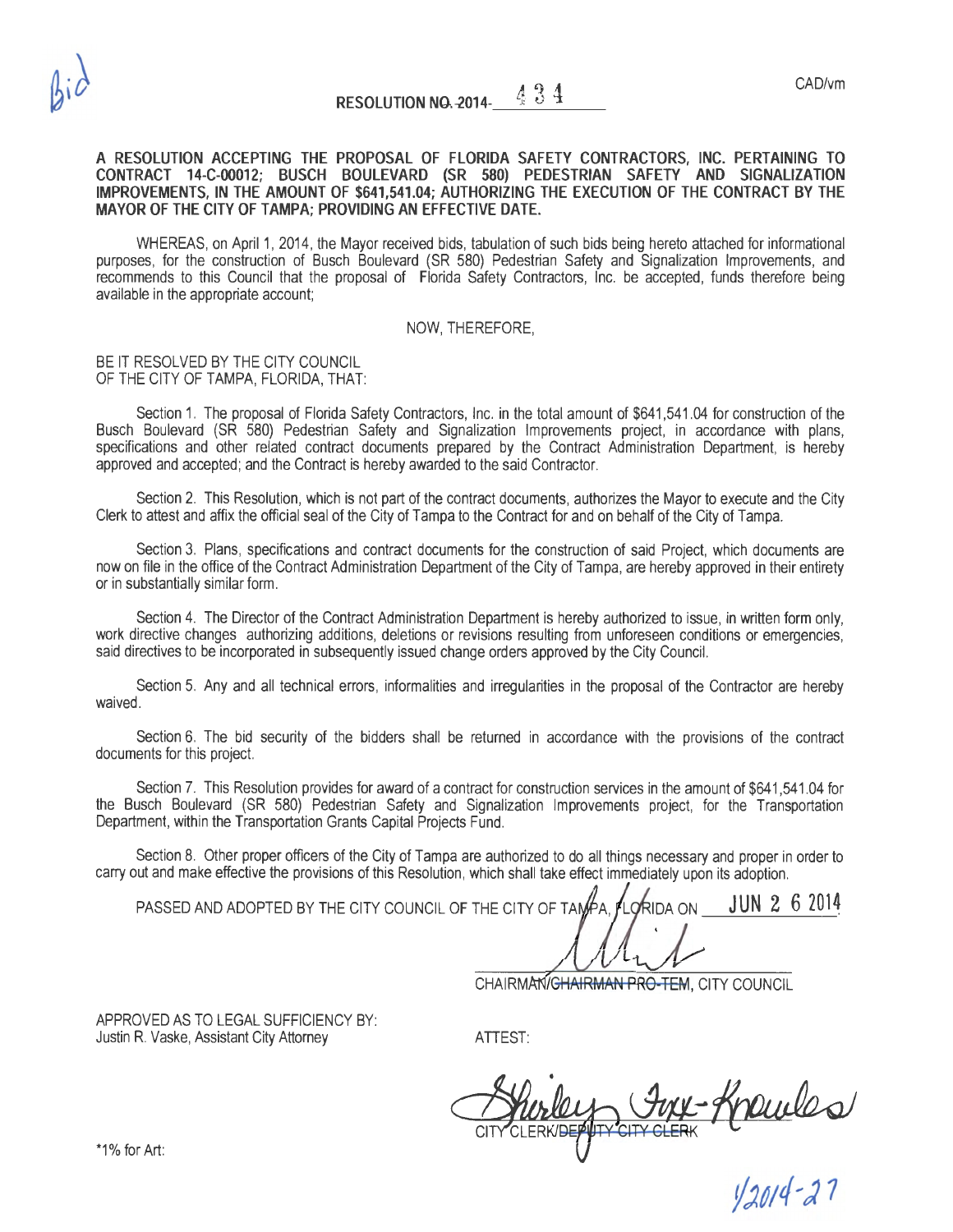## **City of Tampa BID TABULATION**

## **Contract 14-C-00012; Busch Boulevard (SR580) Pedestrian Safety and Signalization Improvements**

### **Bid Opening - April 01, 2014**

Posted April 01, 2014

| <b>CONTRACTOR</b>                | <b>TOTAL BID AMOUNT</b> |
|----------------------------------|-------------------------|
| Florida Safety Contractors, Inc. | \$641,541.04]           |
| Highway Safety Devices, Inc.     | \$827,381.40            |
|                                  |                         |
|                                  |                         |
|                                  |                         |
|                                  |                         |
|                                  |                         |

Notice of Intent to Award: Unless subsequently indicated otherwise, in a revised posting, the City of Tampa intends to award the referenced project to the lowest bidder listed in this tabulation. A bidder aggrieved by this decision may file a protest not later than 4:30 P.M., five (5) business days from the first posting hereof, pursuant to City of Tampa Code Chapter 2, Article V, Division 3, Section 2-282, Procurement Protest Procedures. Protests not conforming therewith shall not be reviewed.

Bids Received By: *Jim Greiner*

Jim Greiner, P.E. City of Tampa - Contract Administration Department 306 E. Jackson Street - 4N Tampa, FL 33602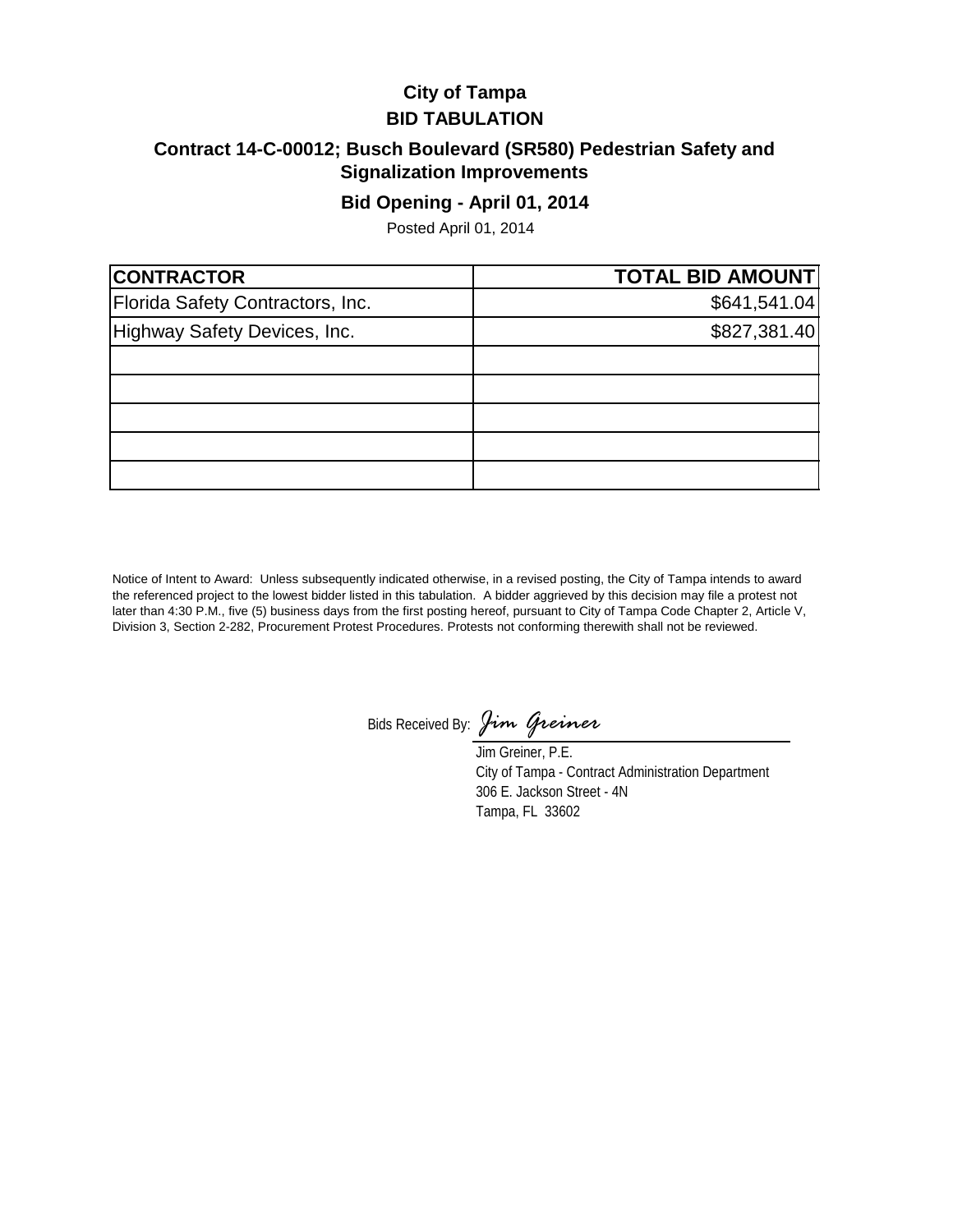$ALB$ 

PROPOSAL

To the Mayor and City Council of the City of Tampa, Florida:

Name of Bidder Florida Safety Contractors, Inc.

813-982-9172; k.reichart@floridasafetycontractors.com

Business Phone Number and Email Address

Florida Safety Contractors, Inc; P.O. Box 16628 Tampa, FL 33687

**Business Name and Mailing Address** 

813-982-9172, Michael K. Reichart, President

Phone Number and Name of Contact Regarding Permits

57-1191566

Contractor/Qualifiers Name and Federal Identification Number

04/01/14 Date of Proposal

(If Bidder is a firm, fill in the following blanks):

Names and Residential Addresses of Partners

 $n/a$ 

(If Bidder is a corporation, fill in the following blanks):

Organized under the laws of the State of Florida Safety Contractors, Inc.

Names and Address of President

Michael K. Reichart, President Tampa, FL 33687

Name and Address of Vice President

Elaine Reichart, Vice President Tampa, FL 33687

Name and Address of Secretary

Elaine Reichart, Secretary

Tampa, FL 33687

Names and Address of Treasurer Elaine Reichart, Treasurer

Tampa, FL 33687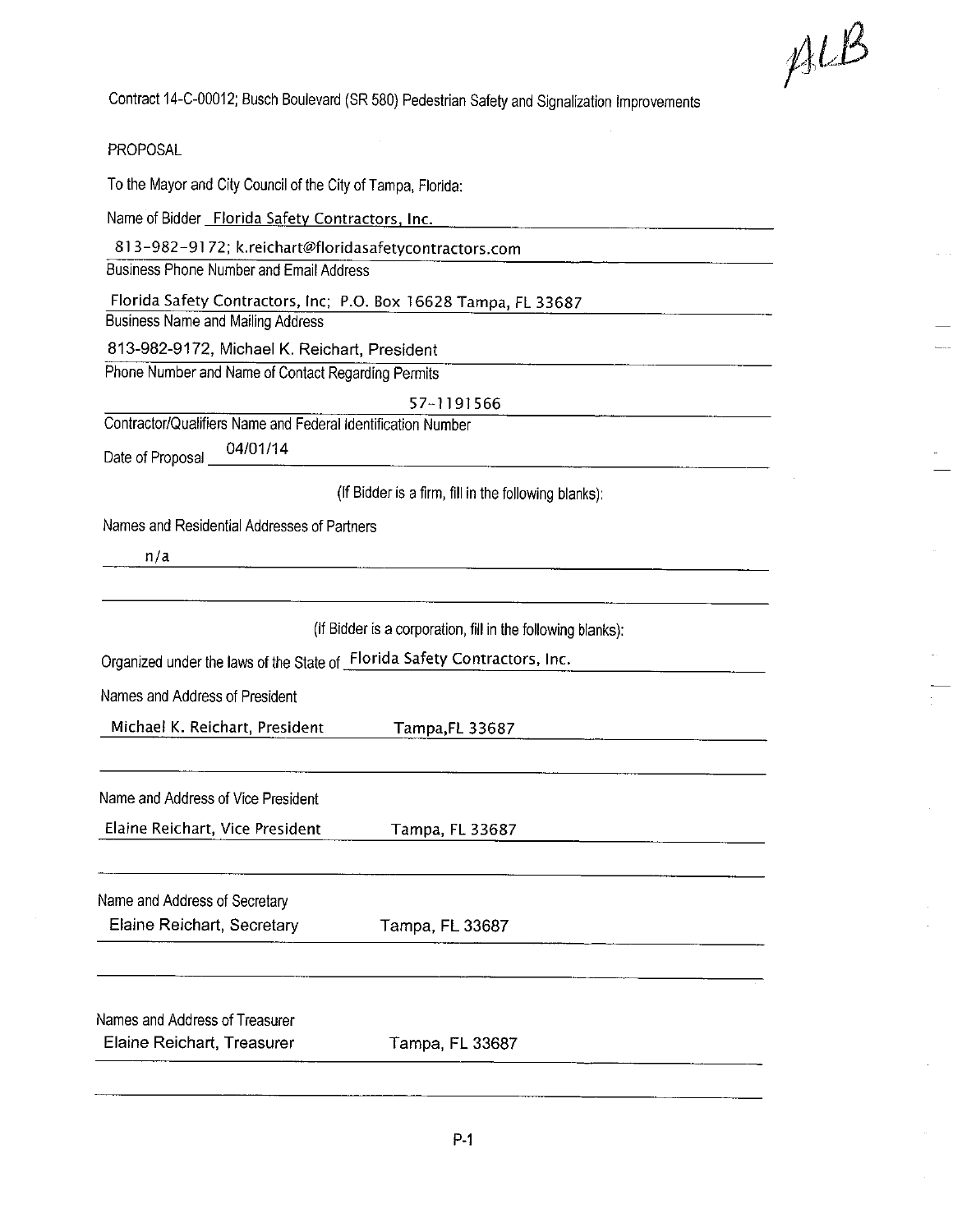The above-named Bidder affirms and declares:

- $(1)$ That the Bidder is of lawful age and that no other person, firm or corporation has any interest in this Proposal or in the Contract proposed to be entered into.
- $(2)$ That this Proposal is made without any understanding, agreement or connection with any other person, firm, or corporation making Proposal for the same purposes, and is in all respects fair and without collusion or fraud.
- $(3)$ That the Bidder is not in arrears to the City of Tampa, upon debt or contract, and is not a defaulter, as surety or otherwise, upon any obligation to the City of Tampa.
- That no officer or employee or person whose salary is payable in whole or in part from the City Treasury is,  $(4)$ shall be or become interested, directly or indirectly, as a contracting party, partner, stockholder, surety or otherwise, in this Proposal, or in the performance of the Contract, or in the supplies, materials, or equipment and work or labor to which it relates, or in any portion of the profits thereof.
- $(5)$ That the Bidder has carefully examined the site of the work and that, from his own investigations, he has satisfied himself as to the nature and location of the work, the character, quality, and quantity of materials and the kinds and extent of equipment and other facilities needed for the performance of the work, the general and local conditions and all difficulties to be encountered, and all other items which may, in any way, affect the work or its performance.
- $(6)$ That the Bidder

 $\pmb{\mathsf{x}}$ Has not (Check applicable box)

previously performed work under the President's Executive Order Nos. 11246 and 11375.

That the undersigned, as Bidder, also declares that he has carefully examined and fully understands all the  $(7)$ component parts of the Contract Documents and agrees that he will execute the Contract and finish the required Performance Bond and will completely perform the work in strict accordance with the terms of the Contract and the Contract Documents therein referred to for the following prices, to wit: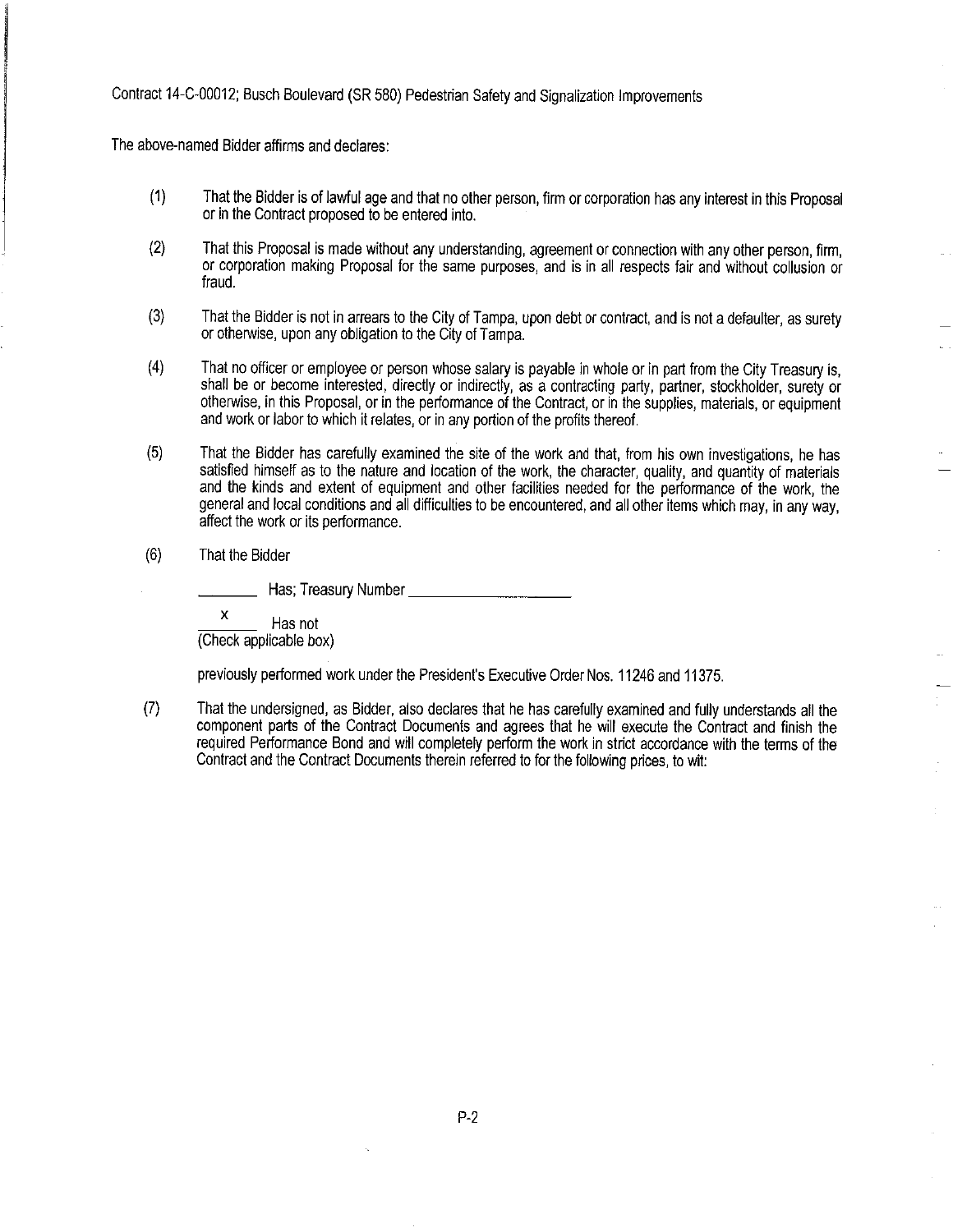$\bar{a}$ 

| Item No.       | Description                                                         |                           | Approx.<br>Quantity | Unit Price in Words                               | Unit Price      | Total Computed Price            |
|----------------|---------------------------------------------------------------------|---------------------------|---------------------|---------------------------------------------------|-----------------|---------------------------------|
| <b>ROADWAY</b> |                                                                     |                           |                     |                                                   |                 |                                 |
| 01011          | <b>MOBILIZATION</b>                                                 | $\mathbf{a}$              | ↽                   | Fifty Two Thousand Dollars                        | 52,000.00<br>↔  | 52,000.00<br>$\overline{ }$     |
| 01021          | MAINTENANCE OF TRAFFIC                                              | S,                        |                     | Eleven Thousand Three Hundred Twenty Four Dollars | 11,324.00<br>69 | 11,324.00<br>$\leftrightarrow$  |
| 01023          | COMMERCIAL MATERIAL FOR DRIVEWAY MAINTENANCE                        | ਠ                         | ÷                   | Thirty Five Dollars and Thirty Six Cents          | 35.36<br>မာ     | 35.36<br>6Ą                     |
| 010214         | TRAFFIC CONTROL OFFICER                                             | $\overline{\overline{z}}$ | ਫ਼                  | Fifty Eight Dollars and Fifty Cents               | 58.50<br>မာ     | 4,680.00<br>$\leftrightarrow$   |
| 010260         | WORK ZONE SIGN                                                      | 品                         | 4,849               | မာ<br>Twenty Five Cents                           | 25              | 1,212.25<br>↔                   |
| 0102741        | BARRICADE, TEMPORARY, TYPES I, II, DI, VP & DRUM                    | 品                         | 16,586              | မာ<br>Eighteen Cents                              | 18              | 2,985.48<br>$\leftrightarrow$   |
| 0102742        | BARRICADE, TEMPORARY, TYPE III, 6'                                  | 。                         | 1,064               | ₩<br>Fifty Cents                                  | S.              | 532.00<br>$\boldsymbol{\omega}$ |
| 010276         | ADVANCE WARNING ARROW PANEL                                         | 品                         | $\frac{35}{2}$      | မာ<br>Seven Dollars                               | 7.00            | 945.00<br>⇔                     |
| 010277         | HIGH INTENSITY FLASHING LIGHTS, TEMP, TYPE B                        | θ                         | $\overline{320}$    | ↮<br>Thirty Five Cents                            | 35              | 637.00<br>$\leftrightarrow$     |
| 010299         | PORTABLE CHANGEABLE MESSAGE SIGN, TEMPORARY,                        | 品                         | 288                 | ÷<br>Fourteen Dollars                             | 14.00           | 4,032.00<br>↔                   |
| 0102104        | <b>INTERSECTION</b><br>TEMPORARY TRAFFIC SIGNALIZATION AND MAIN. OF | 6                         | $\overline{8}$      | မာ<br>Twenty Nine Dollars and Seventy Eight Cents | 29.78           | 2,978.00<br>e9                  |
| 0102 107 1     | TEMPORARY TRAFFIC DETECTION AND MAIN. OF INTERSECTION               | Θ                         | έà                  | Ø<br>Thirty Four Dollars and Ninety Three Cents   | 34.93           | 3,493.00<br>$\bullet$           |
| 01041          | PRODUCTS<br>ARTIFICIAL COVERINGS ROLLED EROSION CONTROL             | ప                         | 15                  | چو<br>Seven Dollars and Seven Cents               | 7.07            | 106.05<br>↔                     |
| 0104103        | SEDIMENT BARRIER                                                    | 凸                         | $\overline{69}$     | e۶<br>Two Dollars and Thirteen Cents              | 2.13            | 359.97<br>₩                     |
| 010412         | STAKED TURBIDITY BARRIER- NYLON REINFORCED PVC                      | $\mathbf{L}$              | 587                 | ↔<br>Four Dollars and Twenty Four Cents           | 4.24            | 2,488.88<br>$\overline{a}$      |

P-3R

 $\frac{1}{2}$ 

 $\frac{1}{2}$ 

l,

÷,

 $\frac{1}{2}$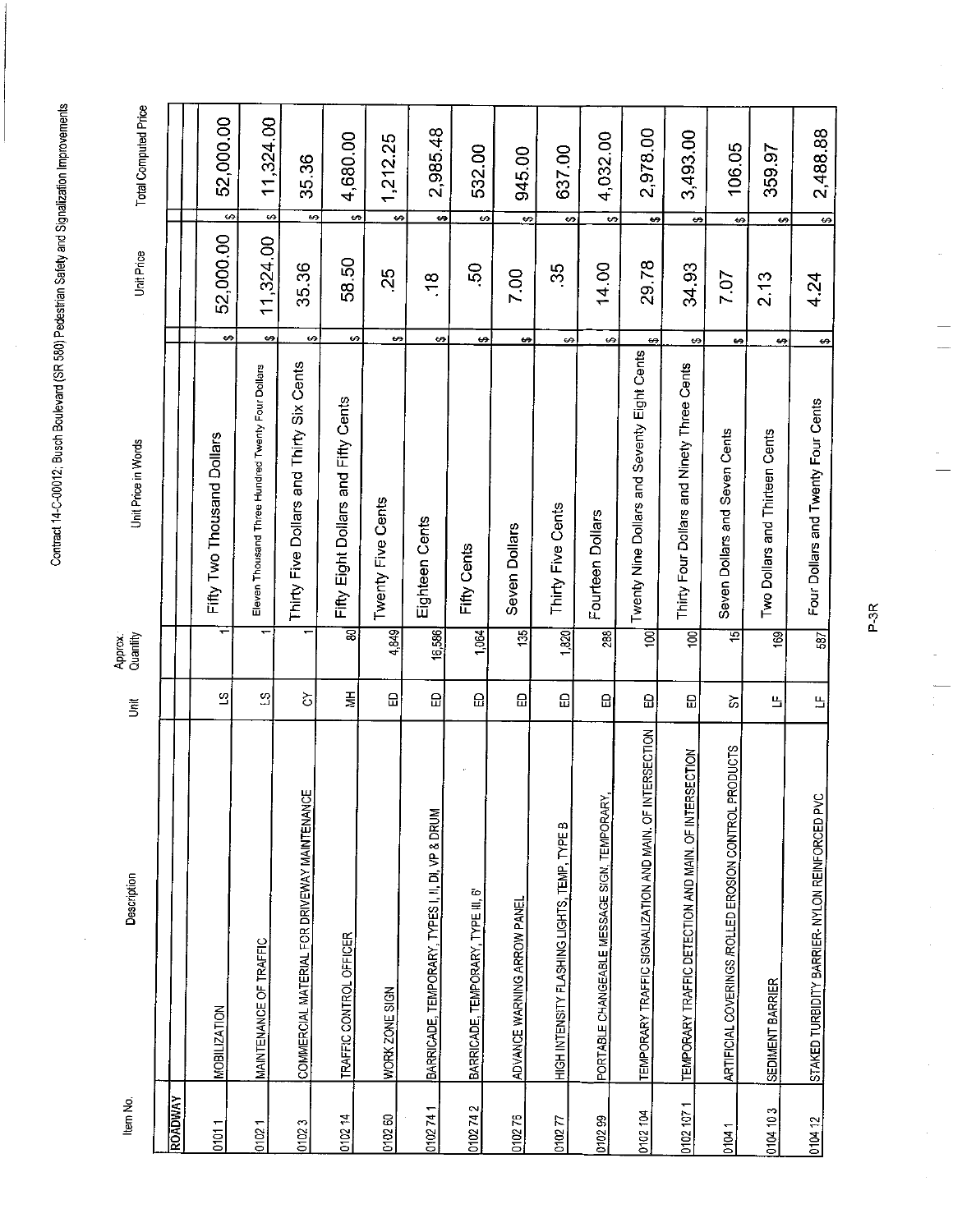| Item No.  | Description                                                         | Š              | Quantity<br>Арргох. | Unit Price in Words                                                        | Unit Price |                      | Total Computed Price |
|-----------|---------------------------------------------------------------------|----------------|---------------------|----------------------------------------------------------------------------|------------|----------------------|----------------------|
|           |                                                                     |                |                     |                                                                            |            |                      |                      |
| 010418    | INLET PROTECTION SYSTEM                                             | 5              | 22                  | Ø<br>Seventy Five Dollars and Fifty Cents                                  | 75.50      | ⇔                    | 1,661.00             |
| 01071     | LITTER REMOVAL                                                      | 5              | 12.4                | $\leftrightarrow$<br>Fifty Dollars and Seventy Three Cents                 | 50.73      | ونه                  | 629.05               |
| 01072     | <b>MOWING</b>                                                       | 5,             | 12.4                | e9<br>Fifty Dollars and Seventy Three Cents                                | 50.73      | $\leftrightarrow$    | 629.05               |
| 011011    | CLEARING & GRUBBING                                                 | $\overline{c}$ | ᠇                   | မာ<br>Six Thousand One Hundred Eighly Two Dollars and Sixty Two Cents      | 6,182.62   | $\leftrightarrow$    | 6,182.62             |
| 01104     | REMOVAL OF EXISTING CONCRETE PAVEMENT                               | $\delta$       | 7                   | $\leftrightarrow$<br>Twenty Eight Dollars and Seventy Four Cents           | 28.74      | ↔                    | 201.18               |
| 01201     | REGULAR EXCAVATION                                                  | ें             | 216                 | Θ,<br>Twenty Four Dollars                                                  | 24.00      | $\leftrightarrow$    | 5,184.00             |
| 01206     | EMBANKMENT                                                          | δ              | $\overline{5}$      | 69<br>Twenty Six Dollars                                                   | 26.00      | $\leftrightarrow$    | 4,966.00             |
| 285715    | OPTIONAL BASE, BASE GROUP 15                                        | ৯              | F                   | ₩,<br>One Hundred Forty Eight Dollars                                      | 148.00     | \$                   | 1,036.00             |
| 0327701   | MILLING EXIST ASPH PAVT, 1" AVG DEPTH                               | $\mathfrak{D}$ | 1,803               | ↔<br>Four Dollars and Ninety Cents                                         | 4.90       | ↔                    | 8,834.70             |
| 0334 1 13 | SUPERPAVE ASPHALTIC CONC, TRAFFIC C                                 | ₹              | $\overline{1}$      | ₩<br>Three Hundred Fifty Eight Dollars and Thirty One Cents                | 358.31     | €                    | 394.14               |
| 0337773   | FC-9.5, PG 76<br>ASPHALT CONCRETE FRICTION COURSE, TRAFFIC C,<br>22 | 준              | 9.5                 | $\leftrightarrow$<br>One Hundred Seventy Four Dollars and Sixty Nine Cents | 174.69     | ِ⇔                   | 17,381.66            |
| 0520110   | CONCRETE CURB & GUTTER, TYPE F                                      | Щ              | $\frac{1}{2}$       | tĄ.<br>Thirty Eight Dollars and Eighteen Cents                             | 38.18      | မာ                   | 6,146.98             |
| 0520 24   | CONCRETE CURB, TYPE D                                               | 뜩              | क्ल                 | $\leftrightarrow$<br>Twenty Seven Dollars and Forty Eight Cents            | 27.48      | မာ                   | 1,071.72             |
| 0520 5 11 | TRAFFIC SEPARATOR CONCRETE-TYPE I, 4' WIDE                          | Ь              | ন                   | ക<br>One Hundred Eighty Eight Dollars and Thirty Seven Cents               | 188.37     | ↔                    | 376.74               |
| 05221     | SIDEWALK CONCRETE, 4" THICK                                         | స్             | 943                 | $\bullet$<br>Forty Four Dollars and Sixty Eight Cents                      | 44.68      | မာ                   | 42, 133.24           |
| 05222     | SIDEWALK CONCRETE, 6" THICK                                         | వ              | Ħ                   | $\bullet$<br>Eighty One Dollars and Fifty Nine Cents                       | 81.59      | $\frac{1}{\epsilon}$ | 1,387.03             |

 $P_{\rightarrow}$ 

 $\frac{1}{2}$ 

 $\frac{1}{\sqrt{2}}$ 

 $\frac{1}{\sqrt{1-\frac{1}{2}}}$ 

 $\frac{1}{2}$ 

l,

 $\frac{1}{\sqrt{2}}$ 

 $\frac{1}{\sqrt{2}}$ 

 $\frac{1}{2}$ 

 $\frac{1}{2}$ 

 $\hat{\mathcal{L}}$ 

ł,

Ŷ,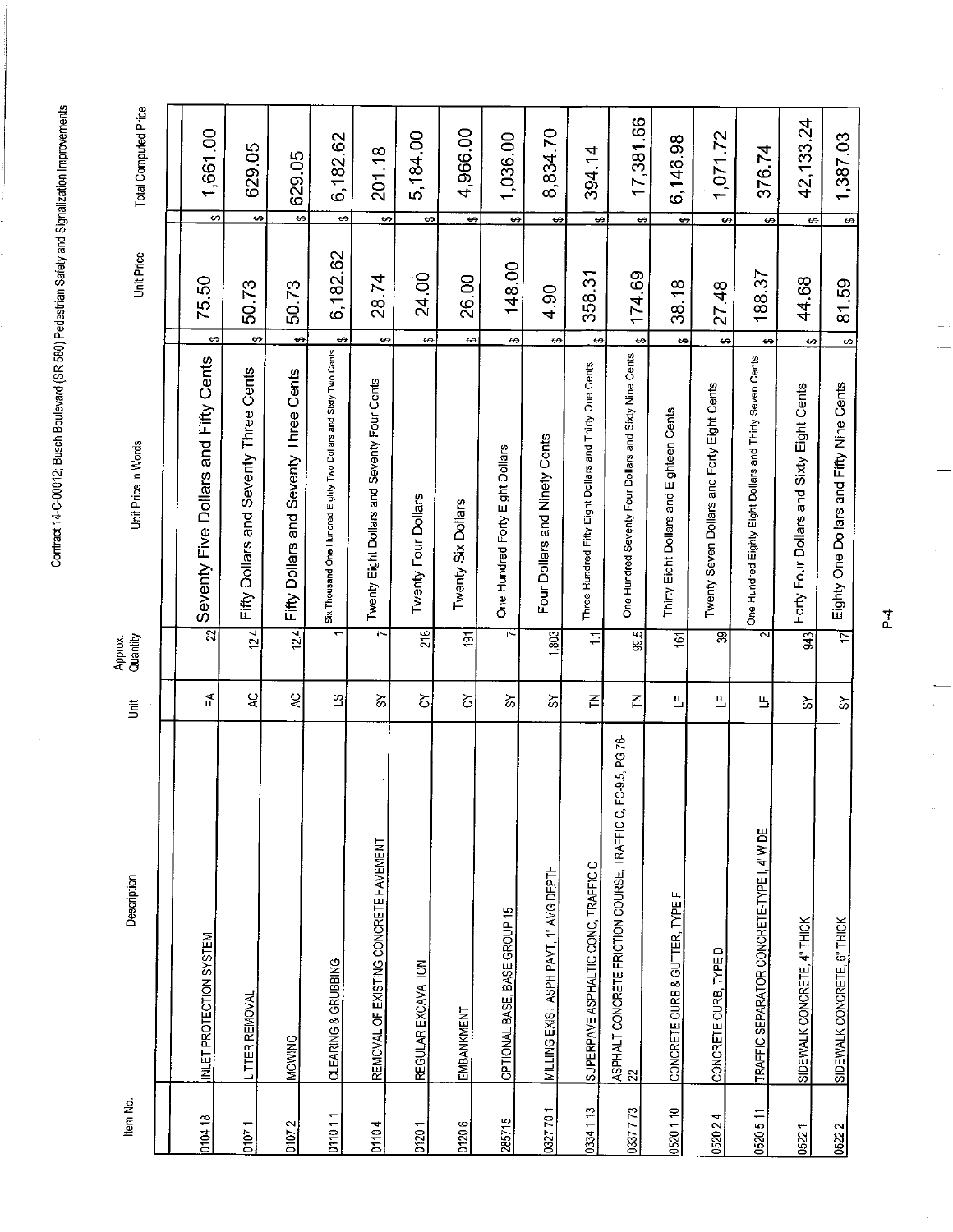$\frac{1}{2}$ 

|             | Description                                                        | 這                   | Quantity<br>Approx.     | Unit Price in Words                                                           | Unit Price             | Total Computed Price          |
|-------------|--------------------------------------------------------------------|---------------------|-------------------------|-------------------------------------------------------------------------------|------------------------|-------------------------------|
|             |                                                                    |                     |                         |                                                                               |                        |                               |
|             | DETECTABLE WARNING ON EXISTING WALKING SURFACE, RETROFIT           | 出                   | 280                     | 69<br>Twenty Two Dollars and Twenty Six Cents                                 | 22.26                  | 6,232.80<br>$\bullet$         |
|             | FENCING, TYPE B, 5.1-6.0, STANDARD                                 | 凸                   | 589                     | $\theta$<br>Thirteen Dollars and Eighty Three Cents                           | 13.83                  | 7,869.27<br>↔                 |
|             | FENCE GATE, TYPE B, SINGLE, 12.1-18.0' OPENING                     | 5                   |                         | $\leftrightarrow$<br>Seven Hundred Seventy One Dollars and Seventy Five Cents | 771.75                 | 771.75<br>÷,                  |
|             | PERFORMANCE TURF, SOD                                              | ৯                   | 1,438                   | ↮<br>Forty Eight Cents<br>Two Dollars and                                     | 2.48                   | 3,566.24<br>မာ                |
|             | PLASTIC EROSION MAT, TURF REINFORCED MAT, TYPE 1                   | ें                  | 828                     | ↔<br>Two Dollars and Eighty Eight Cents                                       | 2.88                   | 2,384.64<br>$\leftrightarrow$ |
|             | စ်<br>PAINTED PAVEMENT MARKINGS, STANDARD, WHITE, SOLID            | $\tilde{\Xi}$       | 0.026                   | ⇔<br>One Thousand Nine Hundred Eighty Four Dollars and Fifty Cents            | 1,984.50               | 51.60<br>$\leftrightarrow$    |
|             | أية<br>ا<br>PAINTED PAVEMENT MARKINGS, STANDARD, WHITE, SOLID,     | 凸                   | 1324                    | ⇔<br>Eighty Eight Cents                                                       | 88                     | 1,165.12<br>$\leftrightarrow$ |
|             | $\mathbf{z}$<br>PAINTED PAVEMENT MARKINGS, STANDARD, WHITE, SOLID, | 凸                   | 826                     | ↔<br>One Dollar and Seventy Six Cents                                         | 1.76                   | 1,453.76<br>$\leftrightarrow$ |
|             | PAINTED PAVEMENT MARKINGS, STANDARD, WHITE, MESSAGE                | E                   | T                       | $\bullet$<br>Seventy One Dollars and Sixty Six Cents                          | 71.66                  | 71.66<br>$\leftrightarrow$    |
|             | PAINTED PAVEMENT MARKINGS, STANDARD, YELLOW, SOLID, 6"             | ₹                   | 0.026                   | မာ<br>One Thousand Nine Hundred Eighty Four Dollars and Fifty Cents           | 1,984.50               | 51.60<br>$\rightarrow$        |
| CONTINGENCY |                                                                    | $\overline{\Omega}$ |                         | $\leftrightarrow$<br>Twenty-five Thousand Dollars                             | $25,000$ $\frac{3}{5}$ | \$25,000.00                   |
|             |                                                                    |                     |                         | <b>SUBTOTALS</b>                                                              |                        | 234,642.54<br>↔               |
|             | SR 580 (Bush Blvd.) Armenia Ave. to Florida Ave.                   |                     |                         |                                                                               |                        |                               |
|             | SINGLE POST SING, F&I GROUND MOUNT, UP TO 12 SF                    | S,                  | 6                       | $\leftrightarrow$<br>Three Hundred Ninety One Dollars and Forty One Cents     | 391.41                 | 2,348.46<br>$\leftrightarrow$ |
|             | SINGLE POST SIGN, F&I GROUND MOUNT, 21-30 SF                       | cs                  | 2                       | ↔<br>Two Thousand Nine Hundred Twenty Dollars and Twelve Cents                | 2,920.12               | 5,840.24<br>$\leftrightarrow$ |
|             | SINGLE POST SIGN, RELOCATE                                         | SZ                  | 6                       | $\leftrightarrow$<br>Sixty Four Dollars and Fifty Four Cents                  | 64.54                  | 387.24<br>$\leftrightarrow$   |
|             | SINGLE POST SIGN, REMOVE                                           | R                   | 3                       | 6Ą<br>One Hundred Fifty Seven Dollars and Seventy Six Cents                   | 157.76                 | 473.28<br>↮                   |
|             | SIGN PANEL, FURNISH & INSTALL GROUND MOUNT, UP TO 12 SF            | ង                   |                         | ٤Ą<br>Two Hundred Fourteen Dollars and Seventy Five Cents                     | 214.75                 | 214.75<br>$\leftrightarrow$   |
|             | SIGN PANEL, REMOVE, 12-20 SF                                       | 및                   | $\overline{\mathbf{c}}$ | မာ<br>Forty Three Dollars and Two Cents                                       | 43.02                  | 86.04<br>$\bullet$            |
|             |                                                                    |                     |                         |                                                                               |                        |                               |

 $P-5$ 

 $\frac{1}{2}$ 

à,

i<br>Li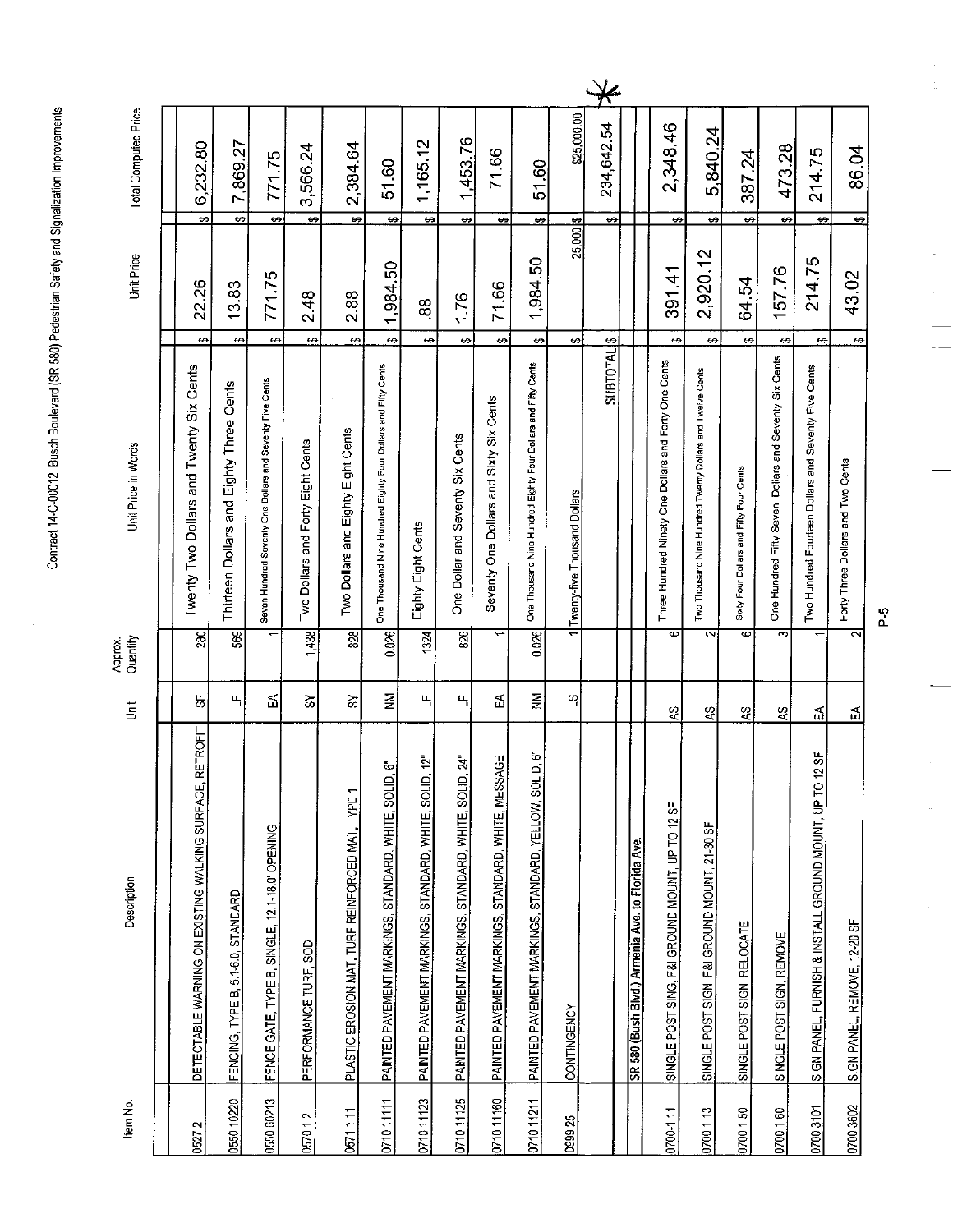J,

| ן \$<br>Qne Thousand One Hundred Forty Three Dollars and Seventy Seven Co <mark>l</mark> nis<br>ק<br>Five Hundred Thirteen Dollars and Twenty Three Cents<br>Twenty Seven Dollars and Eighteen Cents<br>Nineteen Dollars and Fifty Three Cents<br>Five Dollars and Seventy Three Cents<br>Two Dollars and Eighty Seven Cents<br>Five Dollars and Fifty One Cents<br>Three Dollars and Thirty One Cents<br>Five Dollars and Fifty One Cents<br>Seventy Eight Dollars<br>ਦ਼<br>S<br>$\overline{5}$<br>0.026<br>1,324<br>826<br>0.056<br>٣.<br>৯<br>433<br>$\mathcal{L}$<br>\$,<br>8<br>$\overline{\phantom{a}}$<br>$\overline{\phantom{0}}$<br>↽<br>y,<br>$\mathbf{u}$<br>띀<br>5<br>2<br>凸<br>5<br>ᇎ<br>$\bar{\Xi}$<br>š<br>5<br>æ<br>ូ<br>ក<br>5<br>Ь<br>$\mathbf{L}$<br>PAINTED PAVEMENT MARKINGS, STANDARD, YELLOW, ISLAND NOSE<br><b>METER PURCHA</b><br>SIGNAL CABLE- NEW OR RECONSTRUCTED INTERSECTION, FURNISH<br>THERMOPLASTIC, STANDARD OPEN GRADED ASPHALT SURFACES,<br><u>THERMOPLASTIC, STANDARD, WHITE, MESSAGE</u><br>THERMOPLASTIC, STANDARD-OPEN GRADED ASPHALT SURFACES<br>C PAVEMENT<br>ELECTRICAL SERVICE DISCONNECT, F&I, POLE MOUNT<br>THERMOPLASTIC, REMOVE EXISTING THERMOPLAST<br>ELECTRICAL POWER SERVICE, F&I, UNDERGROUND,<br>CONDUIT, FURNISH & INSTALL, DIRECTIONAL BORE<br>DELINEATOR, FLEXIBLE HIGH VISABILITY MEDIAN<br>THERMOPLASTIC, STANDARD, WHITE, SOLID, 12"<br>THERMOPLASTIC, STANDARD, WHITE, SOLID, 24"<br>CONDUIT, FURNISH & INSTALL, OPEN TRENCH<br>PULL & SPLICE BOX, F&I, 13" x 24" COVER SIZE<br>RETRO-REFLECTIVE PAVEMENT MARKERS<br>ELECTRICAL SERVICE WIRE<br><b>SIGNALIZATION</b><br><b>YELLOW</b><br><b>WHITE</b><br>0711 11160<br>0711 11125<br>071011290<br>0711 11123<br>0711 15111<br>0711 15211<br>0639 1122<br>0630 211<br>0630 212<br>0705113<br>0635 211<br>0632 7 1<br>$\frac{1}{2}$<br>07117<br>07063 | Item No. | Description | 信 | Quantity<br>Aprox.<br><del>Q</del> | Unit Price in Words                                                           | Unit Price                       |                   | Total Computed Price |
|------------------------------------------------------------------------------------------------------------------------------------------------------------------------------------------------------------------------------------------------------------------------------------------------------------------------------------------------------------------------------------------------------------------------------------------------------------------------------------------------------------------------------------------------------------------------------------------------------------------------------------------------------------------------------------------------------------------------------------------------------------------------------------------------------------------------------------------------------------------------------------------------------------------------------------------------------------------------------------------------------------------------------------------------------------------------------------------------------------------------------------------------------------------------------------------------------------------------------------------------------------------------------------------------------------------------------------------------------------------------------------------------------------------------------------------------------------------------------------------------------------------------------------------------------------------------------------------------------------------------------------------------------------------------------------------------------------------------------------------------------------------------------------------------------------------------------------------------------------------|----------|-------------|---|------------------------------------|-------------------------------------------------------------------------------|----------------------------------|-------------------|----------------------|
|                                                                                                                                                                                                                                                                                                                                                                                                                                                                                                                                                                                                                                                                                                                                                                                                                                                                                                                                                                                                                                                                                                                                                                                                                                                                                                                                                                                                                                                                                                                                                                                                                                                                                                                                                                                                                                                                  |          |             |   |                                    |                                                                               |                                  |                   |                      |
| 0639 3 11<br>0639                                                                                                                                                                                                                                                                                                                                                                                                                                                                                                                                                                                                                                                                                                                                                                                                                                                                                                                                                                                                                                                                                                                                                                                                                                                                                                                                                                                                                                                                                                                                                                                                                                                                                                                                                                                                                                                |          |             |   |                                    | Two Hundred Twenty Seven Dollars and Ninety Six Cents                         | 22796<br>ΨĤ                      | ون                | 683.88               |
|                                                                                                                                                                                                                                                                                                                                                                                                                                                                                                                                                                                                                                                                                                                                                                                                                                                                                                                                                                                                                                                                                                                                                                                                                                                                                                                                                                                                                                                                                                                                                                                                                                                                                                                                                                                                                                                                  |          |             |   |                                    |                                                                               | $\tilde{\bm{v}}$<br>.<br>ما<br>⇔ | 77.14<br>⇔        |                      |
|                                                                                                                                                                                                                                                                                                                                                                                                                                                                                                                                                                                                                                                                                                                                                                                                                                                                                                                                                                                                                                                                                                                                                                                                                                                                                                                                                                                                                                                                                                                                                                                                                                                                                                                                                                                                                                                                  |          |             |   |                                    | $\leftrightarrow$                                                             | 331                              | دی                | 39.72                |
|                                                                                                                                                                                                                                                                                                                                                                                                                                                                                                                                                                                                                                                                                                                                                                                                                                                                                                                                                                                                                                                                                                                                                                                                                                                                                                                                                                                                                                                                                                                                                                                                                                                                                                                                                                                                                                                                  |          |             |   |                                    | ↔                                                                             | 2.87                             | ↔                 | 3,799.88             |
|                                                                                                                                                                                                                                                                                                                                                                                                                                                                                                                                                                                                                                                                                                                                                                                                                                                                                                                                                                                                                                                                                                                                                                                                                                                                                                                                                                                                                                                                                                                                                                                                                                                                                                                                                                                                                                                                  |          |             |   |                                    |                                                                               | 5.73<br>Θģ                       | <del>رن</del>     | 4,732.98             |
|                                                                                                                                                                                                                                                                                                                                                                                                                                                                                                                                                                                                                                                                                                                                                                                                                                                                                                                                                                                                                                                                                                                                                                                                                                                                                                                                                                                                                                                                                                                                                                                                                                                                                                                                                                                                                                                                  |          |             |   |                                    | $\bullet$<br>One Hundred Ninety Two Dollars and Ninety Four Cents             | 192.94                           | ÷,                | 192.94               |
|                                                                                                                                                                                                                                                                                                                                                                                                                                                                                                                                                                                                                                                                                                                                                                                                                                                                                                                                                                                                                                                                                                                                                                                                                                                                                                                                                                                                                                                                                                                                                                                                                                                                                                                                                                                                                                                                  |          |             |   |                                    | $\Theta$<br>Four Thousand Nine Hundred Sixty One Dollars and Twenty Five Cent | 4,961.25                         | $\bullet$         | 277.83               |
|                                                                                                                                                                                                                                                                                                                                                                                                                                                                                                                                                                                                                                                                                                                                                                                                                                                                                                                                                                                                                                                                                                                                                                                                                                                                                                                                                                                                                                                                                                                                                                                                                                                                                                                                                                                                                                                                  |          |             |   |                                    | Four Thousand Nine Hundred Sixty One Dollars and Twenty Five Cents<br>[\$     | 4,961.25                         | $\leftrightarrow$ | 128.99               |
|                                                                                                                                                                                                                                                                                                                                                                                                                                                                                                                                                                                                                                                                                                                                                                                                                                                                                                                                                                                                                                                                                                                                                                                                                                                                                                                                                                                                                                                                                                                                                                                                                                                                                                                                                                                                                                                                  |          |             |   |                                    | မာ                                                                            | 5.51                             | <del>∞</del>      | 281.01               |
|                                                                                                                                                                                                                                                                                                                                                                                                                                                                                                                                                                                                                                                                                                                                                                                                                                                                                                                                                                                                                                                                                                                                                                                                                                                                                                                                                                                                                                                                                                                                                                                                                                                                                                                                                                                                                                                                  |          |             |   |                                    | $\leftrightarrow$<br><b>SUBTOTAL</b>                                          |                                  | ⇔                 | 19,564.38            |
|                                                                                                                                                                                                                                                                                                                                                                                                                                                                                                                                                                                                                                                                                                                                                                                                                                                                                                                                                                                                                                                                                                                                                                                                                                                                                                                                                                                                                                                                                                                                                                                                                                                                                                                                                                                                                                                                  |          |             |   |                                    |                                                                               |                                  |                   |                      |
|                                                                                                                                                                                                                                                                                                                                                                                                                                                                                                                                                                                                                                                                                                                                                                                                                                                                                                                                                                                                                                                                                                                                                                                                                                                                                                                                                                                                                                                                                                                                                                                                                                                                                                                                                                                                                                                                  |          |             |   |                                    | မာ                                                                            | 19.53                            | ¢9                | 1,445.22             |
|                                                                                                                                                                                                                                                                                                                                                                                                                                                                                                                                                                                                                                                                                                                                                                                                                                                                                                                                                                                                                                                                                                                                                                                                                                                                                                                                                                                                                                                                                                                                                                                                                                                                                                                                                                                                                                                                  |          |             |   |                                    | $\leftrightarrow$                                                             | 2718                             | ↔                 | 11,768.94            |
|                                                                                                                                                                                                                                                                                                                                                                                                                                                                                                                                                                                                                                                                                                                                                                                                                                                                                                                                                                                                                                                                                                                                                                                                                                                                                                                                                                                                                                                                                                                                                                                                                                                                                                                                                                                                                                                                  |          |             |   |                                    | to.<br>Six Thousand One Hundred Thirty Six Dollars and Fifty Nine Cents       | 6,136.59                         | မာ                | 6,136.59             |
|                                                                                                                                                                                                                                                                                                                                                                                                                                                                                                                                                                                                                                                                                                                                                                                                                                                                                                                                                                                                                                                                                                                                                                                                                                                                                                                                                                                                                                                                                                                                                                                                                                                                                                                                                                                                                                                                  |          |             |   |                                    | e                                                                             | 513.23                           | ↔                 | 9,751.37             |
|                                                                                                                                                                                                                                                                                                                                                                                                                                                                                                                                                                                                                                                                                                                                                                                                                                                                                                                                                                                                                                                                                                                                                                                                                                                                                                                                                                                                                                                                                                                                                                                                                                                                                                                                                                                                                                                                  |          |             |   |                                    |                                                                               | 1,143.77                         | မာ                | 1,143.77             |
|                                                                                                                                                                                                                                                                                                                                                                                                                                                                                                                                                                                                                                                                                                                                                                                                                                                                                                                                                                                                                                                                                                                                                                                                                                                                                                                                                                                                                                                                                                                                                                                                                                                                                                                                                                                                                                                                  |          |             |   |                                    | ⇔                                                                             | 78.00                            | မာ                | 4,680.00             |
|                                                                                                                                                                                                                                                                                                                                                                                                                                                                                                                                                                                                                                                                                                                                                                                                                                                                                                                                                                                                                                                                                                                                                                                                                                                                                                                                                                                                                                                                                                                                                                                                                                                                                                                                                                                                                                                                  |          |             |   |                                    | $\leftrightarrow$<br>Three Hundred Ninety Four Dollars and Seventy Nine Cents | 394.79                           | ↮                 | 394.79               |
| 및<br>ICE POLE<br>PRESTRESSED CONCRETE POLE, F&I, TYPE P-II SERV<br>0641 2 12                                                                                                                                                                                                                                                                                                                                                                                                                                                                                                                                                                                                                                                                                                                                                                                                                                                                                                                                                                                                                                                                                                                                                                                                                                                                                                                                                                                                                                                                                                                                                                                                                                                                                                                                                                                     |          |             |   |                                    | $\Theta$<br>Seven Hundred Eighty Six Dollars and Fifty Four Cents             | 786.54                           | <b>GO</b>         | 786.54               |

 $\frac{1}{2}$ 

Ŷ,  $\frac{1}{2}$ 

ł,

 $\overline{a}$ 

 $\ddot{\phantom{0}}$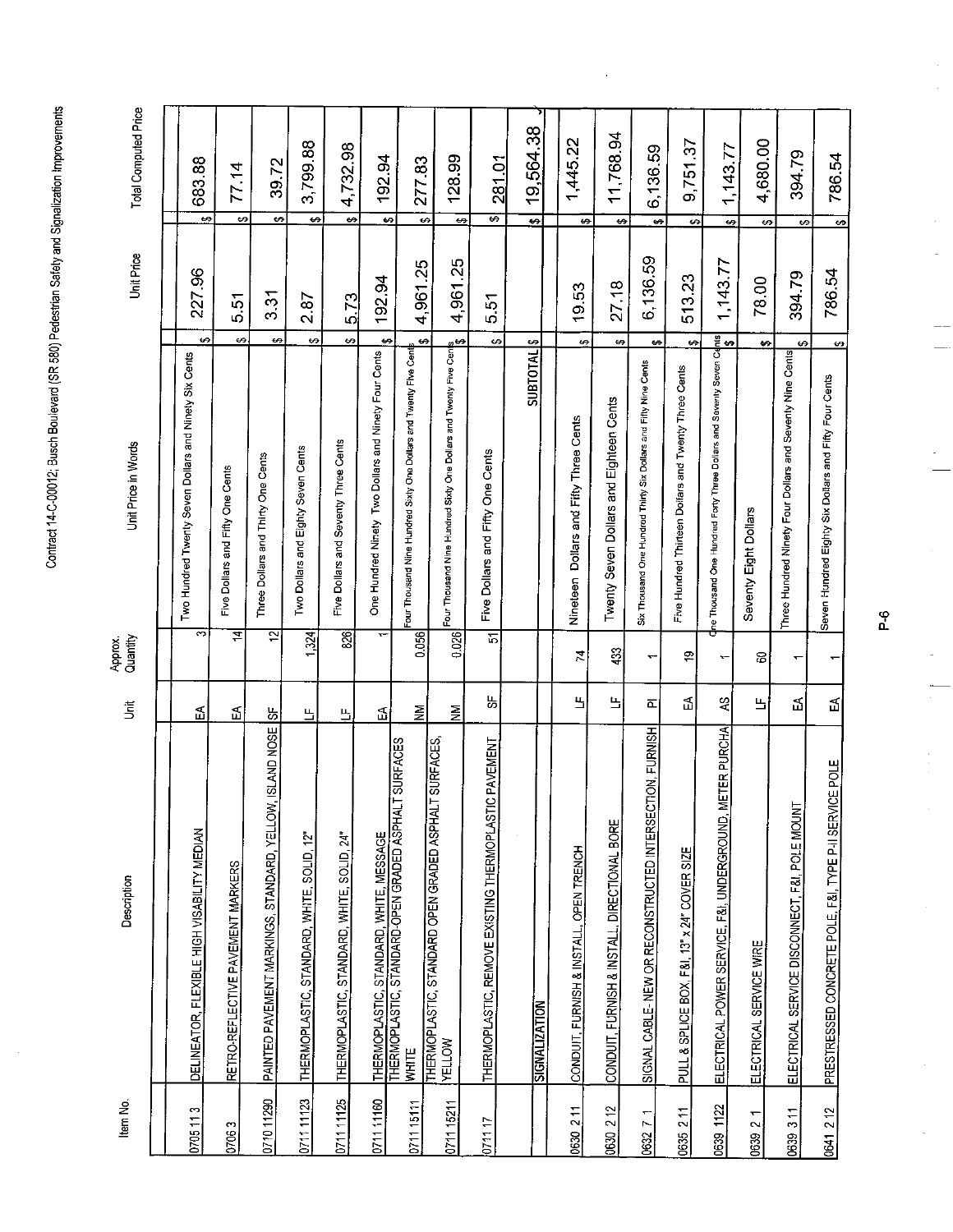| Item No.    | Description                                                                                                              | 這                                                                                                                   | Approx.<br>Quantity      | Unit Price in Words                                                                     | Unit Price              |                        | <b>Total Computed Price</b> |
|-------------|--------------------------------------------------------------------------------------------------------------------------|---------------------------------------------------------------------------------------------------------------------|--------------------------|-----------------------------------------------------------------------------------------|-------------------------|------------------------|-----------------------------|
|             |                                                                                                                          |                                                                                                                     |                          |                                                                                         |                         |                        |                             |
| 0646 1 11   | ALUMINUM SIGNALS POLE, PEDESTAL                                                                                          | 5                                                                                                                   | $\infty$                 | မာ<br>Eight Hundred Eighteen Dollars and Forty Three Cents                              | 81843                   | မာ                     | 6,54744                     |
| 0649 31202  | MAST ARM,F&I, WIND SPEED-130, SINGLE ARM,W/0 LUMINAIRE-46<br>MAST ARM,F&I, WIND SPEED-130, SINGLE ARM,W/0 LUMINAIRE, ARM | ₹                                                                                                                   | S                        | ల<br>Twenty Thousand Two Hundred Twenty Dollars and Seventy Four Cer                    | 20.220.74               | 5                      | 60,662.22                   |
| 064931205   | LENGTH 78                                                                                                                | 5                                                                                                                   | $\overline{\phantom{0}}$ | wenty Nine Thousand Eight Hundred Twenty Dollars and Eighty One                         | 29,820.81<br>ှိ<br>ဇွန် | ويع                    | 29,820.81                   |
| 0650 1311   | TRAFFIC SIGNAL, F&I, 3 SECTION, 1 WAY, ALUMINUM                                                                          | $\mathbf{S}$                                                                                                        | $\approx$                | t.<br>Eight Hundred Thirty Three Dollars and Seventy Three Cents                        | 833.73                  | 69                     | 8,337.30                    |
| 0650 1411   | TRAFFIC SIGNAL, F&I, 4 SECTION, 1 WAY, ALUMINUM                                                                          | SP                                                                                                                  | 4                        | t,<br>Six Hundred Twenty Dollars and Forty Eight Cents                                  | 620.48                  | $\Theta$               | 2,481.92                    |
| 0653191     | PEDESTRIAN SIGNAL, F&I, LED - COUNT DOWN, 1 DIRECTION                                                                    | $\lesssim$                                                                                                          | $\infty$                 | ↔<br>Five Hundred Twenty Eight Dollars and One Cent                                     | 528.01                  | $\leftrightarrow$      | 4,224.08                    |
| 0660 312    | & INSTALL<br>VEHICLE DETECTION SYSTEM-MICROWAVE, FURNISH<br>ABOVE GROUND EQUIPMENT                                       | 5                                                                                                                   | 4                        |                                                                                         | 8,537.44                | $\Theta$               | 34,149.76                   |
| 0665 111    | PEDESTRIAN DETECTOR, FURNISH & INSTALL, STANDARD                                                                         | 5                                                                                                                   | ∞                        | $\leftrightarrow$<br>Two Hundred Fifty Seven Dollars and Seventy Eight Cents            | 257.78                  | $\leftrightarrow$      | 2,062.24                    |
| 0670 5111   | TRAFFIC CONTROLLER ASSEMBLY, F&I, NEMA, 1 PREEMPTION                                                                     | \$                                                                                                                  | ۳                        | 6A<br>Nineteen Thousand Ninety Five Dollars and Eleven Cents                            | 19,095.11               | $\leftrightarrow$      | 19,095.11                   |
| 0685106     | <b>SOURCE</b><br>SYSTEM AUXILIARIES, F&I, UNINTERRUPTIBLE POWER                                                          | 5                                                                                                                   | ↽                        | $\leftrightarrow$<br>Six Thousand Eight Hundred Seventeen Dollars and Four Cents        | 6,817.04                | $\boldsymbol{\varphi}$ | 6,817.04                    |
| 069010      | SIGNAL HEAD TRAFFIC ASSEMBLY REMOVAL                                                                                     | 5                                                                                                                   | $\tilde{c}$              | ⇔<br>Forty Three Dollars and Two Cents                                                  | 43.02                   | ⇔                      | 430.20                      |
| 069020      | SIGNAL PEDESTRIAN ASSEMBLY REMOVAL                                                                                       | 5                                                                                                                   | ∞                        | $\bullet$<br>Forty Three Dollars and Two Cents                                          | 43.02                   | پ                      | 344.16                      |
| 069031      | SIGNAL PEDESTAL REMOVAL                                                                                                  | 5                                                                                                                   | ∞                        | $\Theta$<br>One Hundred Seventy Two Dollars and Ten Cents                               | 172.10                  | မာ့                    | 516.30                      |
| ↔<br>069034 | COMPLETE POLE REMOVAL-DEEP, DIRECT BURIAL                                                                                | 모                                                                                                                   | ↽                        | ã<br>69<br>Three Thousand Nine Hundred Thirty Eight Dollars and Seventy Seven C         | 3,938.77                | ₩                      | 15,755.08                   |
| 020 0890    | DETECTOR PEDESTRIAN ASSEMBLY REMOVE                                                                                      | 5                                                                                                                   | $\infty$                 | $\bullet$<br>Twenty One Dollars and Fifty One Cents                                     | 21.51                   | $\leftrightarrow$      | 172.08                      |
| 069080      | SPAN WIRE ASSEMBLY, REMOVE                                                                                               | 5                                                                                                                   | $\overline{ }$           | ÷Ą<br>Five Hundred Sixteen Dollars and Thirty Cents                                     | 516.30                  | မာ                     | 516.30                      |
| 069090      | CONDUIT & CABLING-WITHIN INTERSECTION, REMOVE                                                                            | ᇍ                                                                                                                   | ᠇                        | $\leftrightarrow$<br>Six Hundred Eighty Eight Dollars and Forty Cents                   | 688.40                  | ⇔                      | 688.40                      |
| 0690100     | SIGNAL EQUIPMENT MISCELLANOUS REMOVE                                                                                     | 匹                                                                                                                   |                          | ÷,<br>One Thousand Thirty Two Dollars and Fifty Nine Cents                              | 1,032.59                | မာ                     | 1,032.59                    |
| 0700 5.21   | UP TO 12 SF<br>INTERNALLY ILLUMINATED SIGN, FURNISH & INSTALL,                                                           | $\mathfrak{L}% _{A}^{\alpha\beta}=\mathfrak{L}_{A}\!\!\left( a,b\right) ,\ \mathfrak{L}_{A}\!\!\left( b,c\right) ,$ | 4                        | $\leftrightarrow$<br>Iwo Thousand Five Hundred Sixty Five Dollars and Ninety Four Cents | 2,565.94                | $\overline{ }$         | 10,263.76                   |

 $P - 7$ 

 $\frac{1}{\sqrt{2}}$ 

à,

 $\frac{1}{\sqrt{2}}$  $\frac{1}{2}$ 

 $\hat{\mathcal{L}}$ 

 $\frac{1}{2}$ 

 $\frac{1}{\sqrt{2}}$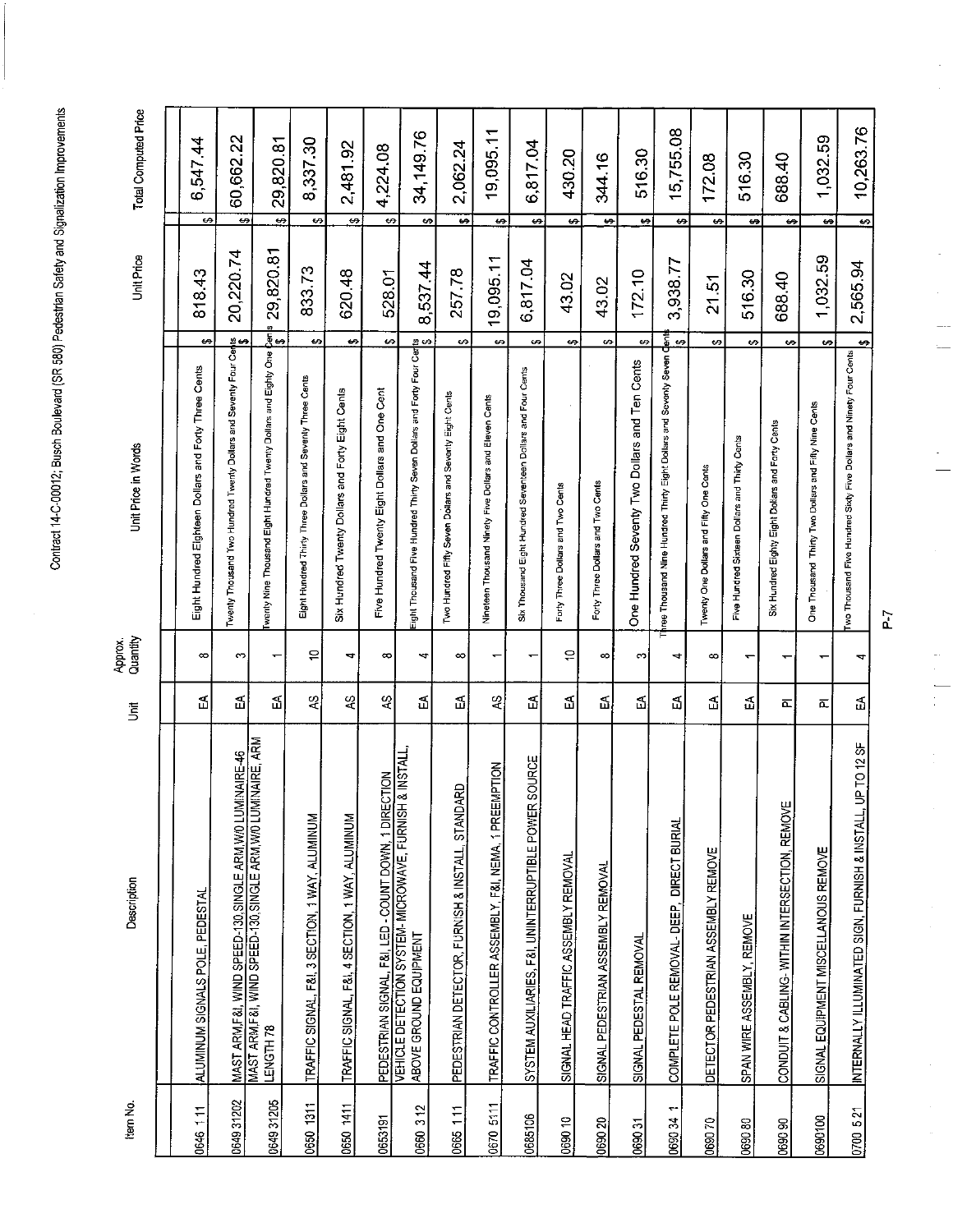$\hat{\boldsymbol{\beta}}$ 

| Item No.  | Description                                                | 言  | Approx.<br>Quantity      | Unit Price in Words                                                                    | Unit Price    | Total Computed Price            |  |
|-----------|------------------------------------------------------------|----|--------------------------|----------------------------------------------------------------------------------------|---------------|---------------------------------|--|
|           |                                                            |    |                          |                                                                                        |               |                                 |  |
|           | ELECTRONIC DISPLAY SIGN, FURNISH & INSTALL OVERHEAD MOUNT- | 2  | $\overline{\phantom{0}}$ | မာ<br>Five Thousand Thirteen Dollars and Seventy Cents                                 | 013.70<br>ທົ່ | 5,013.70<br>↔                   |  |
|           | <b>S10-112</b>                                             |    |                          | $\bullet$<br>SUBTOTAL                                                                  |               | 245,037.71<br>↔                 |  |
|           | CONDUIT, FURNISH & INSTALL, OPEN TRENCH                    | Ь  | $\pmb{\mathcal{S}}$      | $\Theta$<br>Three Dollars and Forty Seven Cents                                        | 3.47          | 294.95<br>₩                     |  |
| 0630 214  | CONDUIT, FURNISH & INSTALL, ABOVEGROUND                    | Щ  | <b>色</b>                 | မာ<br>Fifteen Dollars and Twenty Seven Cents                                           | 15.27         | 2,443.20<br>$\leftrightarrow$   |  |
|           | PULL & SPLICE BOX, FURNISH & INSTALL, 13"X24" COVER SIZE   | 및  | $\sim$                   | ക<br>Four Hundred Ninety Nine Dollars and Thirty Two Cents                             | 499.32        | 998.64<br>€Ģ                    |  |
| 0635 2 12 | PULL & SPLICE BOX, F&I, 24" X 36" COVER SIZE               | 5  | $\sim$                   | tĄ,<br>One Thousand Three Hundred Ninety Nine Dollars and Nine Cents                   | 1,399.09      | 2,798.18<br>မာ                  |  |
| 0639 1410 | ELECTRICAL POWER SERVICE, REL OVERHEAD                     | Sy | $\overline{\phantom{0}}$ | ently Nine Come Hundred Seventy Six Dollars and Seventy Nine Come<br>  \$<br>          | 1,176.79      | 1,176.79<br>⇔                   |  |
| 0639 2 1  | ELECTRICAL SERVICE WIRE                                    | Ь  | S                        | $\bullet$<br>One Dollar and Fifty Nine Cents                                           | 1.59          | 47.70<br>₩                      |  |
| 0670 5410 | TRAFFIC CONTROLLER ASSEMBLY, MODIFY, NEMA                  | 43 | $\sim$                   | $\leftrightarrow$<br>One Thousand Five Hundred Seventy Three Dollars and Nine Cents    | 1,573.09      | 3,146.18<br>$\leftrightarrow$   |  |
| 0682 111  | ITS CCTV_CAMERA, F&I, DOME ENCLOSURE - PRESSURIZED         | Ę  | $\sim$                   | 69<br>Five Thousand Four Hundred Sixty Two Dollars and Ninety Six Cents                | 5,462.96      | 10,925.92<br>↔                  |  |
| 0684 1 1  | MANAGED FIELD ETHERNET SWITCH, FURNISH & INSTALL           | 민  | $\sim$                   | $\leftrightarrow$<br>Two Thousand Four Hundred Sixty Two Dollars and Ninety Six Cents  | 2,462.96      | 4,925.92<br>$\rightarrow$       |  |
| 0684 6 11 | WIRELESS COMM. DEVICE (ETHERNET ACCESS POINT)              | 모  | ٣                        | our Thousand Four Hundred Thirty Eight Dollars and Twenty Seven Cights<br>  \$<br>  \$ | 4,438.27      | 4,438.27<br>$\mathbf{5}$        |  |
|           | WIRELESS COMM. DEVICE (ETHERNET SUBSCRIBER UNIT)           | 뫄  | $\sim$                   | ÷,<br>Four Thousand Sixty Seven Dollars and Ninety Cents                               | 4,067.90      | 8,135.80<br>$\bullet$           |  |
| 0684311   | (F3i)<br>ITS DIGITAL VIDEO ENCODER W/SOFTWARE DECODER      | 5  | $\sim$                   | ₩<br>Three Thousand Three Hundred Sixty Four Dollars and Twenty Cents                  | 3,364.20      | 6,728.40<br>$\overline{4}$      |  |
| 0785 112  | ITS POLE, F&I, STEEL WITH LOWERING DEVICE                  | 믻  | $\sim$                   | <u>n</u> ↔<br>Thirty Eight Thousand Five Hundred Sixteen Dollars and Fifty One Cer     | 38,516.51     | 77,033.02<br>$\leftrightarrow$  |  |
| 0785 2112 | ITS FIELD CABINET, F&I, TYPE 336, GROUND MOUNT             | 5  | $\sim$                   | မာ<br>Nine Thousand Six Hundred and One Dollars and Seventy Two Cents                  | 9,601.72      | 19,203.44<br>÷,                 |  |
|           |                                                            |    |                          | ↔<br>SUBTOTAL                                                                          |               | 142,296.41<br>$\leftrightarrow$ |  |
|           |                                                            |    |                          | <b>GRAND TOTAL<sup>S</sup></b>                                                         |               | 641,541.04<br>$\overline{6}$    |  |

 $\frac{8}{5}$ 

 $\frac{1}{2}$ 

 $\overline{\phantom{a}}$ 

 $\frac{1}{\sqrt{2}}$ 

 $\frac{1}{2}$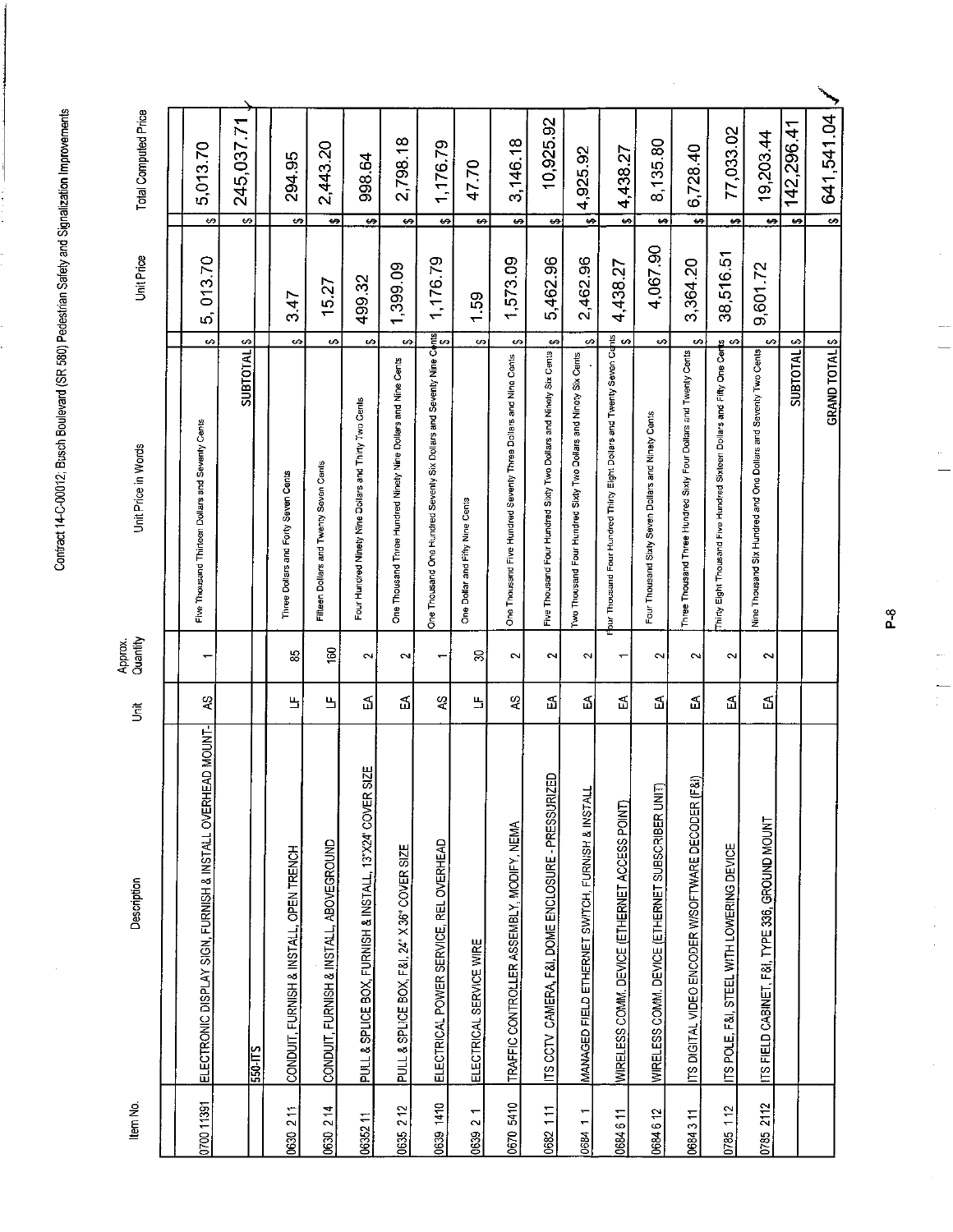Computed Total Price In Words:

Six Hundred Forty One Thousand Five Hundred Forty One

| Four<br>dollars and<br>сенка. |
|-------------------------------|
|-------------------------------|

641,541.04 Computed Total Price in Figures: \$

The bidder acknowledges that the following addenda have been received and that the changes covered by the addendum(s) have been taken into account in this proposal: #1  $X_{-}$  #2  $X_{-}$  #3  $-$  #4  $-$  #5  $-$ .

The bidder acknowledges the requirements of the City of Tampa's Equal Business Opportunity Program.

Bidder acknowledges that included in the various items of the proposal and the Total Bid Price are costs for complying with the Florida Trench Safety Act (90096), (Laws of Fla.) effective October 1, 1990. The bidder further identifies the costs to be summarized below:

|    | <b>Trench Safety</b><br>Measure<br>(Description) | Unit of<br>Measure<br>(LF, SY) | Unit<br>Quantity | Unit<br>Cost | Extended<br>Cost |
|----|--------------------------------------------------|--------------------------------|------------------|--------------|------------------|
| Α. | N/A                                              | N/A                            | N/A              | N/A          | N/A              |
| В. |                                                  |                                |                  |              |                  |
| C. |                                                  |                                |                  |              |                  |
| D. |                                                  |                                |                  |              |                  |

 $N/A$ Total Cost \$

Signed

Michael K. Reichart, President

Failure to complete the above may result in the bid being declared non-responsive.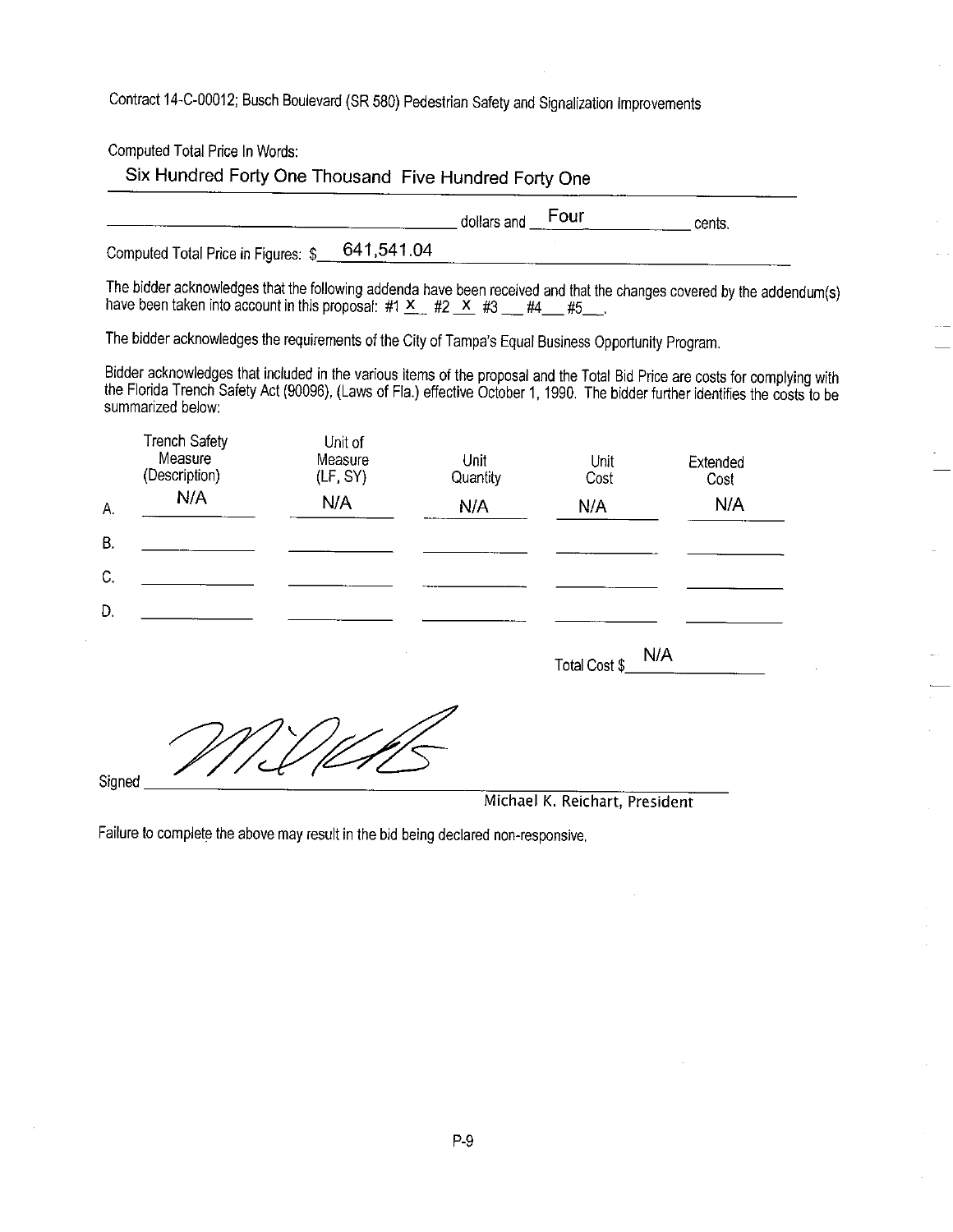Accompanying this Proposal is a certified check, cashier's check or Bid Bond (form included herein must be used) on the form at least five (5) percent of the total amount of the Proposal which check shall become the property of the

Nielson, Wojtowicz, Neu & Associates, Inc. of St. Petersburg, FL (City & State) (Name of Bank or Surety)

City of Tampa, or which bond shall become forthwith due and payable to the City of Tampa, if this Proposal shall be accepted by the City of Tampa and the undersigned shall fail to execute a contract with and to furnish the required Performance Bond and Payment Bond to the City of Tampa within twenty (20) days after the date of receipt of written Notice of Award by the City of Tampa to the undersigned so to do.

April 1 Dated  $.2014$ 

> Florida Safety Contractors, Inc. (Name of Bidder)

P.O. Box 16628, Tampa, FL 33687

(Address of Bidder) (Signature)

Michael K. Reichart

President  $(Title)$ 

Where Bidder is a Corporation:

Attest:  $L_{he}$ と Secretary **Elaine Reichart** 

**AFFIX** CORPORATE **SEAL**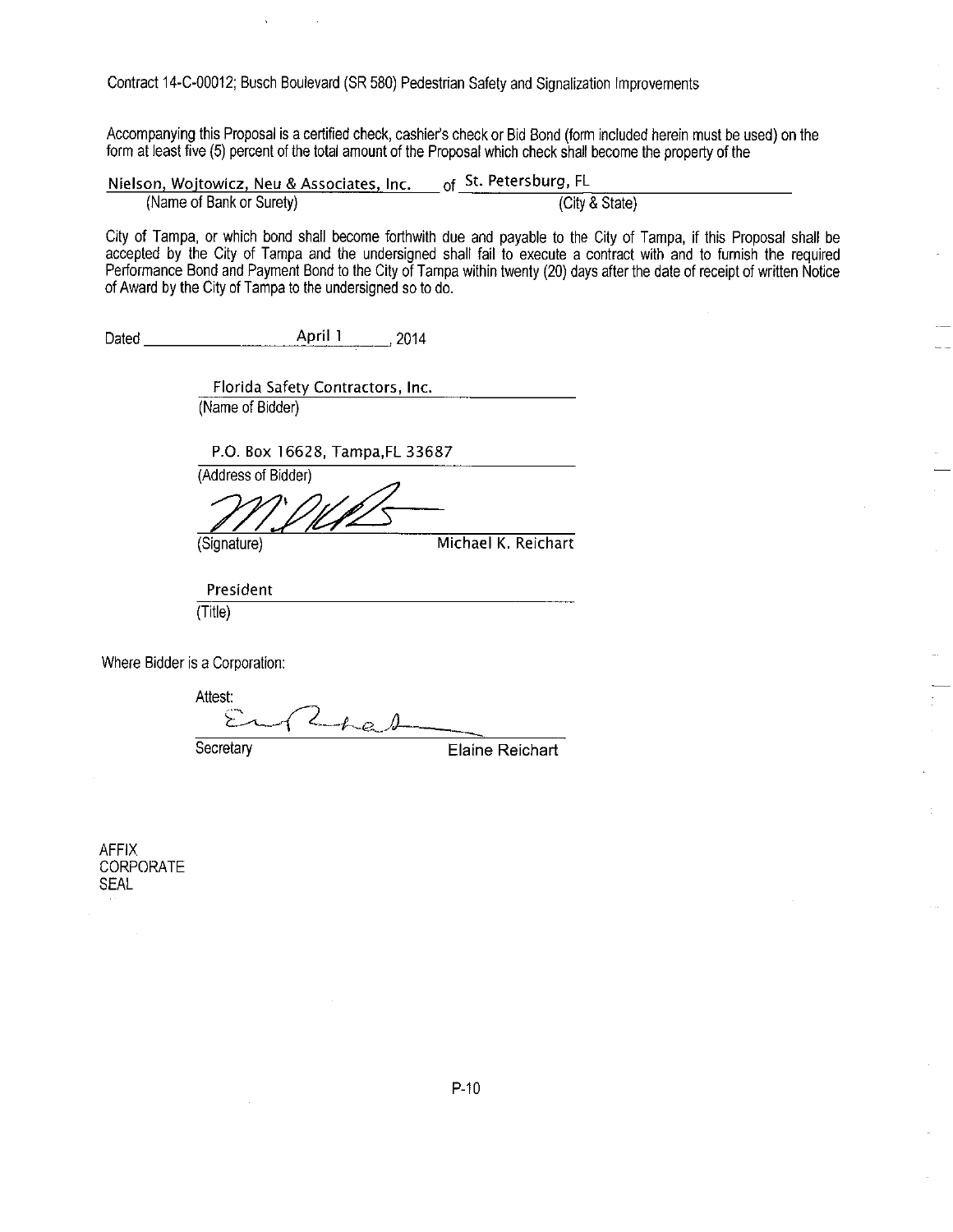| STATE OF Florida                                                                                                                                                                                                                                     |                                                                     |
|------------------------------------------------------------------------------------------------------------------------------------------------------------------------------------------------------------------------------------------------------|---------------------------------------------------------------------|
| SS:<br>COUNTY OF Hillsborough                                                                                                                                                                                                                        |                                                                     |
| For a Corporation:                                                                                                                                                                                                                                   |                                                                     |
| STATE OF Florida<br>COUNTY OF Hillsborough                                                                                                                                                                                                           |                                                                     |
| The foregoing instrument was acknowledged before me this 1 of April ______, 2014 by Michael K. Reichart<br>Florida Safety Contractors, Inc., a Florida corporation, on behalf of the corporation. He/she is X personally known or has                | 0f                                                                  |
| produced N/A<br>as identification.                                                                                                                                                                                                                   |                                                                     |
| TRACIE LEE DELBRIDGE<br>Notary Public - State of Florida<br>My Comm. Expires Dec 7, 2014<br>Commission # EE 45826<br>Bonded Through National Notary Assn.<br>i, s                                                                                    | Tracie Delbridge<br>Notary<br>My Commission Expires:<br>Dec.7, 2014 |
| an was class<br>For an Individual:                                                                                                                                                                                                                   |                                                                     |
| STATE OF $\_\_\_\_\_\_\_\_\_\_\_\_\_\_\_\_\_\_$<br>COUNTY OF                                                                                                                                                                                         |                                                                     |
|                                                                                                                                                                                                                                                      |                                                                     |
| The foregoing instrument was acknowledged before me this ___ of ________________, 2014 by _<br>who is enterprise personally known to me or has enterproduced enterprise as identification.                                                           |                                                                     |
|                                                                                                                                                                                                                                                      | Notary                                                              |
|                                                                                                                                                                                                                                                      | My Commission Expires:                                              |
| For a Firm:                                                                                                                                                                                                                                          |                                                                     |
| STATE OF ____________________<br>COUNTY OF ________________                                                                                                                                                                                          |                                                                     |
| The foregoing instrument was acknowledged before me this ___ of ___________, 2014 by ________________________<br>who signed on behalf of the said firm. He/she is ___ personally known or has ___ produced ____________________as<br>identification. | as                                                                  |
|                                                                                                                                                                                                                                                      | Notary                                                              |
|                                                                                                                                                                                                                                                      | My Commission Expires:                                              |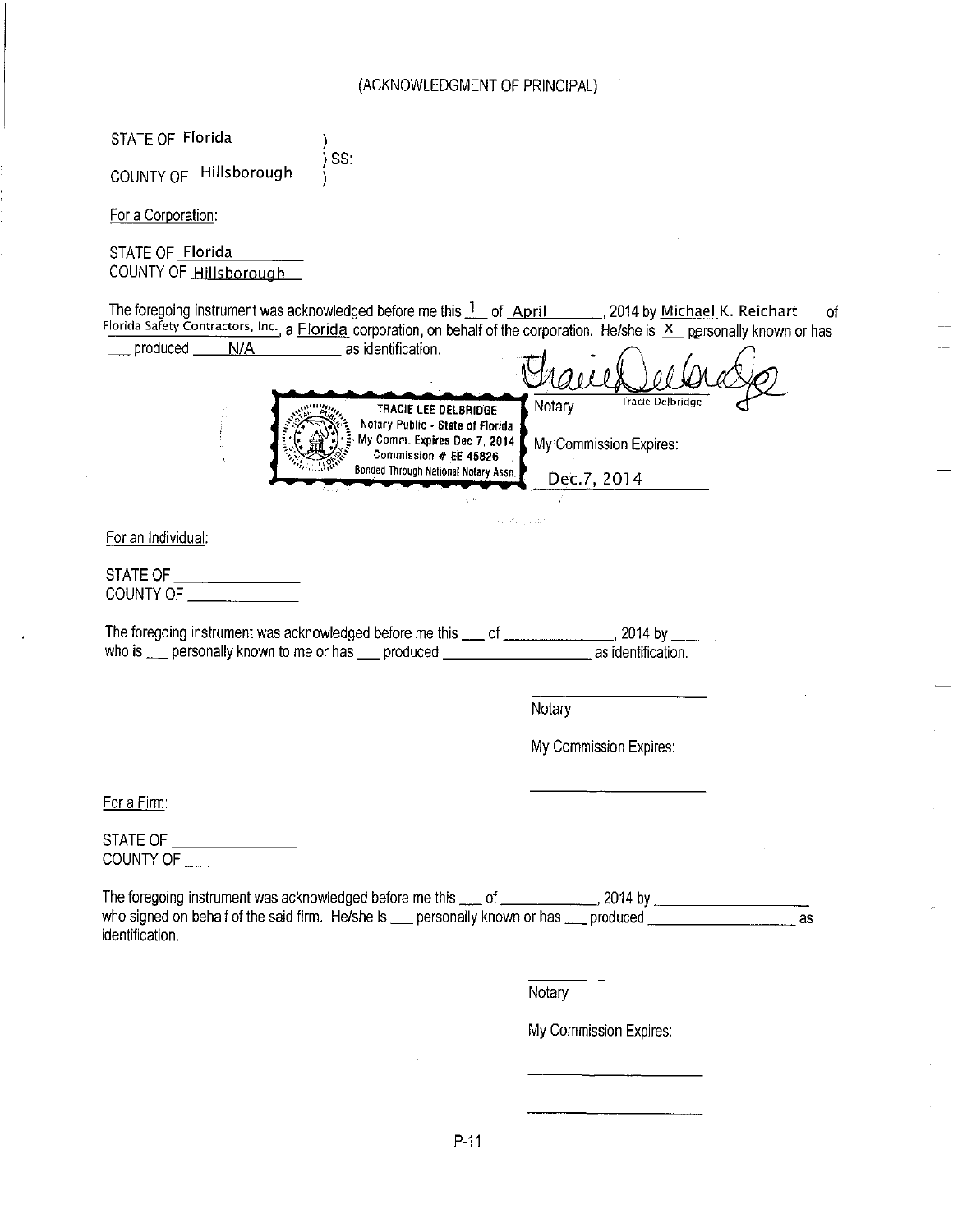#### TAMPA BID BOND

Contract 14-C-00012; Busch Boulevard (SR 580) Pedestrian Safety and Signalization Improvements

KNOW ALL MEN BY THESE PRESENTS, that we, Florida Safety Contractors Inc.

(hereinafter called the Principal) and The Guarantee Company of North America USA

(hereinafter called the Surety) a Corporation chartered and existing under the laws of the State of Michigan<br>with its principal offices in the City of Southfield<br>business in the State of Florida, are held and firmly bound County, Florida, in the full and just sum of 5% of the amount of the (Bid) (Proposal) good and lawful money of the United States of America, to be paid upon demand of the City of Tampa, Florida, to which payment will and truly to be made we bind ourselves, our heirs, executors, administrators, successors, and assigns, jointly and severally and firmly these presents.

WHEREAS, the Principal is about to submit, or has submitted to the City of Tampa, Florida, a Proposal for the construction of certain facilities for the City designated Contract 14-C-00012, Busch Boulevard (SR 580) Pedestrian Safety and Signalization Improvements.

WHEREAS, the Principal desires to file this Bond in accordance with law, in lieu of a certified Bidder's check otherwise required to accompany this Proposal.

NOW, THEREFORE: The conditions of this obligation are such that if the Proposal be accepted, the Principal shall, within twenty (20) days after the date of receipt of written Notice of Award, execute a contract in accordance with the Proposal and upon the terms, conditions and price set forth therein, in the form and manner required by the City of Tampa, Florida and execute a sufficient and satisfactory Performance Bond and Payment Bond payable to the City of Tampa, Florida in an amount of one hundred percent (100%) of the total contract price, in form and with security satisfactory to said City, then this Bid Bond obligation is to be void; otherwise to be and remain in full force and virtue in law, and the Surety shall, upon failure of the Principal to comply with any or all of the foregoing requirements within the time specified above, immediately pay to the aforesald City, upon demand, the amount thereof, in good and lawful money of the United States of America, not as a penalty, but as liquidated damages.

IN TESTIMONY THEREOF, the Principal and Surety have caused these presents to be duly signed and sealed this 20th day of March 2014.

Principal

| Florida Safety Contractors, Inc            |
|--------------------------------------------|
|                                            |
| ВY                                         |
| K. Reichart, tresident<br>TITLE Michael    |
|                                            |
|                                            |
| TITLE Kevin R. Wojtowicz, Attorney-in-Fact |

Countersigned: (SEAL)

Kevin R. Wojtowicz Local Resident Producing Agent

1000 Central Ave #200, St. Petersburg, FL 33705 Local Resident Producing Agent's Address

Nielson, Wojtowicz, Neu & Associates Name of Local Agency

The addition of such phrases as "not to exceed" or like import shall render the (Bid) (Proposal)non-responsive.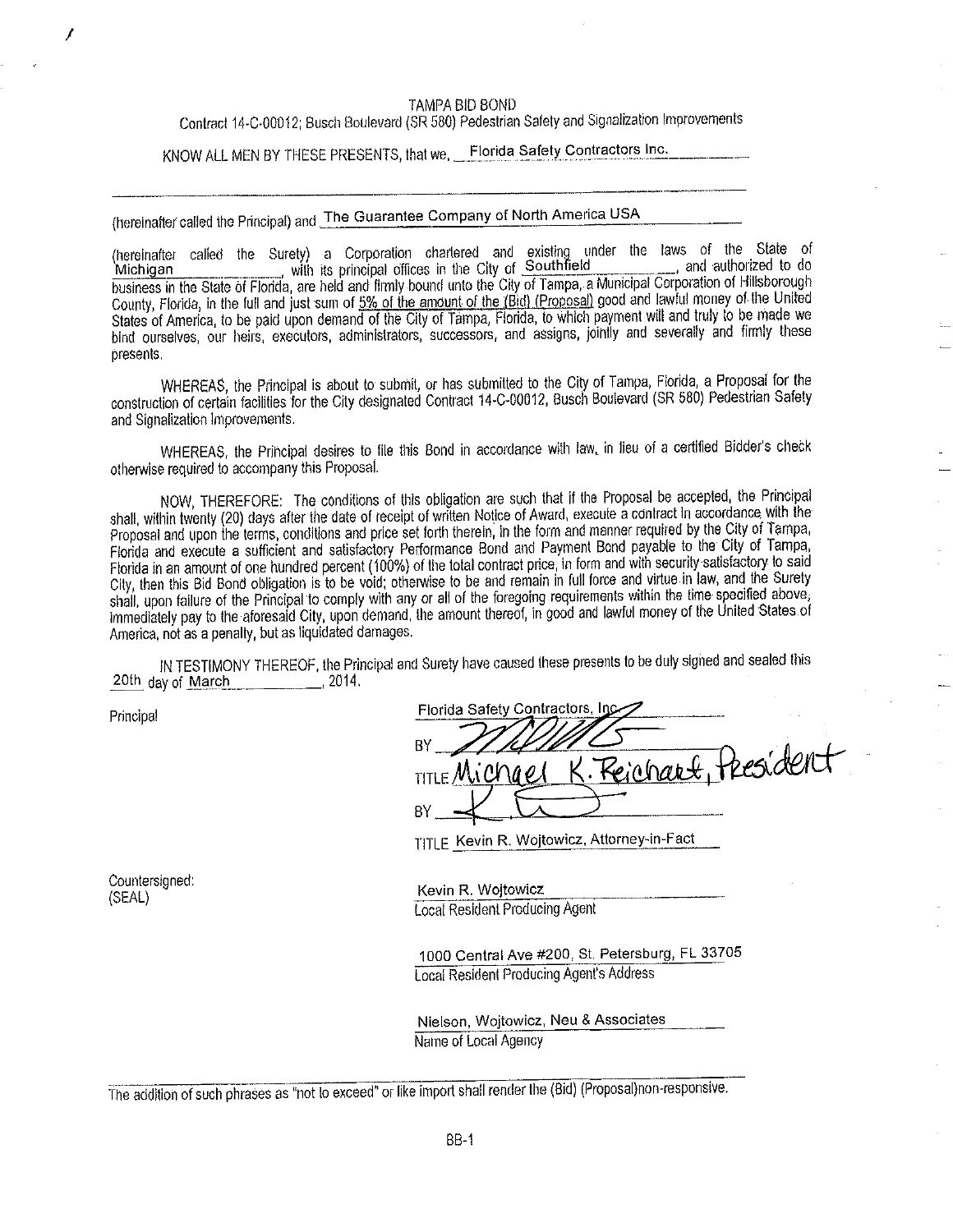

THE GUARANTEE COMPANY OF NORTH AMERICA USA

Southfield, Michigan

## **POWER OF ATTORNEY**

KNOW ALL BY THESE PRESENTS: That THE GUARANTEE COMPANY OF NORTH AMERICA USA, a corporation organized and existing under the laws of the State of Michigan, having its principal office in Southfield, Michigan, does hereby constitute and appoint

> Kevin R. Wojtowicz, Tracey C. Brown, David R. Turcios Nielson, Woitowicz, Neu & Associates

its true and lawful attorney(s)-in-fact to execute, seal and deliver for and on its behalf as surety, any and all bonds and undertakings, contracts of indemnity and other writings obligatory in the nature thereof, which are or may be allowed, required or permitted by law, statute, rule, regulation, contract or otherwise.

The execution of such instrument(s) in pursuance of these presents, shall be as binding upon THE GUARANTEE COMPANY OF NORTH AMERICA USA as fully and amply, to all intents and purposes, as if the same had been duly executed and acknowledged by its regularly elected officers at the principal office.

The Power of Attorney is executed and may be certified so, and may be revoked, pursuant to and by authority of Article IX, Section 9.03 of the By-Laws adopted by the Board of Directors of THE GUARANTEE COMPANY OF NORTH AMERICA USA at a meeting held on the 31<sup>st</sup> day of December, 2003. The President, or any Vice President, acting with any Secretary or Assistant Secretary, shall have power and authority:

- To appoint Attorney(s)-in-fact, and to authorize them to execute on behalf of the Company, and attach the Seal of the Company thereto, bonds 1. and undertakings, contracts of indemnity and other writings obligatory in the nature thereof; and
- To revoke, at any time, any such Attorney-in-fact and revoke the authority given, except as provided below  $\overline{2}$
- In connection with obligations in favor of the Florida Department of Transportation only, it is agreed that the power and authority hereby given  $3<sub>1</sub>$ to the Attorney-in-Fact includes any and all consents for the release of retained percentages and/or final estimates on engineering and construction contracts required by the State of Florida Department of Transportation. It is fully understood that consenting to the State of Florida Department of Transportation making payment of the final estimate to the Contractor and/or its assignee, shall not relieve this surety company of any of its obligations under its bond.
- In connection with obligations in favor of the Kentucky Department of Highways only, it is agreed that the power and authority hereby given to  $\overline{\mathbf{4}}$ . the Attorney-in-Fact cannot be modified or revoked unless prior written personal notice of such intent has been given to the Commissioner Department of Highways of the Commonwealth of Kentucky at least thirty (30) days prior to the modification or revocation.

Further, this Power of Attorney is signed and sealed by facsimile pursuant to resolution of the Board of Directors of the Company adopted at a meeting duly called and held on the 6th day of December 2011, of which the following is a true excerpt:

RESOLVED that the signature of any authorized officer and the seal of the Company may be affixed by facsimile to any Power of Attorney or certification thereof authorizing the execution and delivery of any bond, undertaking, contracts of indemnity and other writings obligatory in the nature thereof, and such signature and seal when so used shall have the same force and effect as though manually affixed.



IN WITNESS WHEREOF, THE GUARANTEE COMPANY OF NORTH AMERICA USA has caused this instrument to be signed and its corporate seal to be affixed by its authorized officer, this 23rd day of February, 2012.

THE GUARANTEE COMPANY OF NORTH AMERICA USA

OMC from

Cordueaumaler

**STATE OF MICHIGAN County of Oakland** 

Stephen C. Ruschak, Vice President

Randall Musselman, Secretary

On this 23rd day of February, 2012 before me came the individuals who executed the preceding instrument, to me personally known, and being by me duly sworm, said that each is the herein described and authorized officer of The Guarantee Company of North America USA; that the seal affixed to said instrument is the Corporate Seal of said Company; that the Corporate Seal and each signature were duly affixed by order of the Board of Directors of



Cynthia A. Takai Notary Public, State of Michigan County of Oakland My Commission Expires February 27, 2018 Acting in Oakland County

IN WITNESS WHEREOF, I have hereunto set my hand at The Guarantee Company of North America USA offices the day and year above written.

Cynthia a. Takai

1, Randall Musselman, Secretary of THE GUARANTEE COMPANY OF NORTH AMERICA USA, do hereby certify that the above and foregoing is a true in the correct copy of a Power of Attorney executed by THE GUARANTEE COMPANY OF NORTH AMERICA USA, which is still in full force and effect.



IN WITNESS WHEREOF, I have thereunto set my hand and attached the seal of said Company this 20 day of March  $2014.$ 

Varacentuma

Randall Musselman, Secretary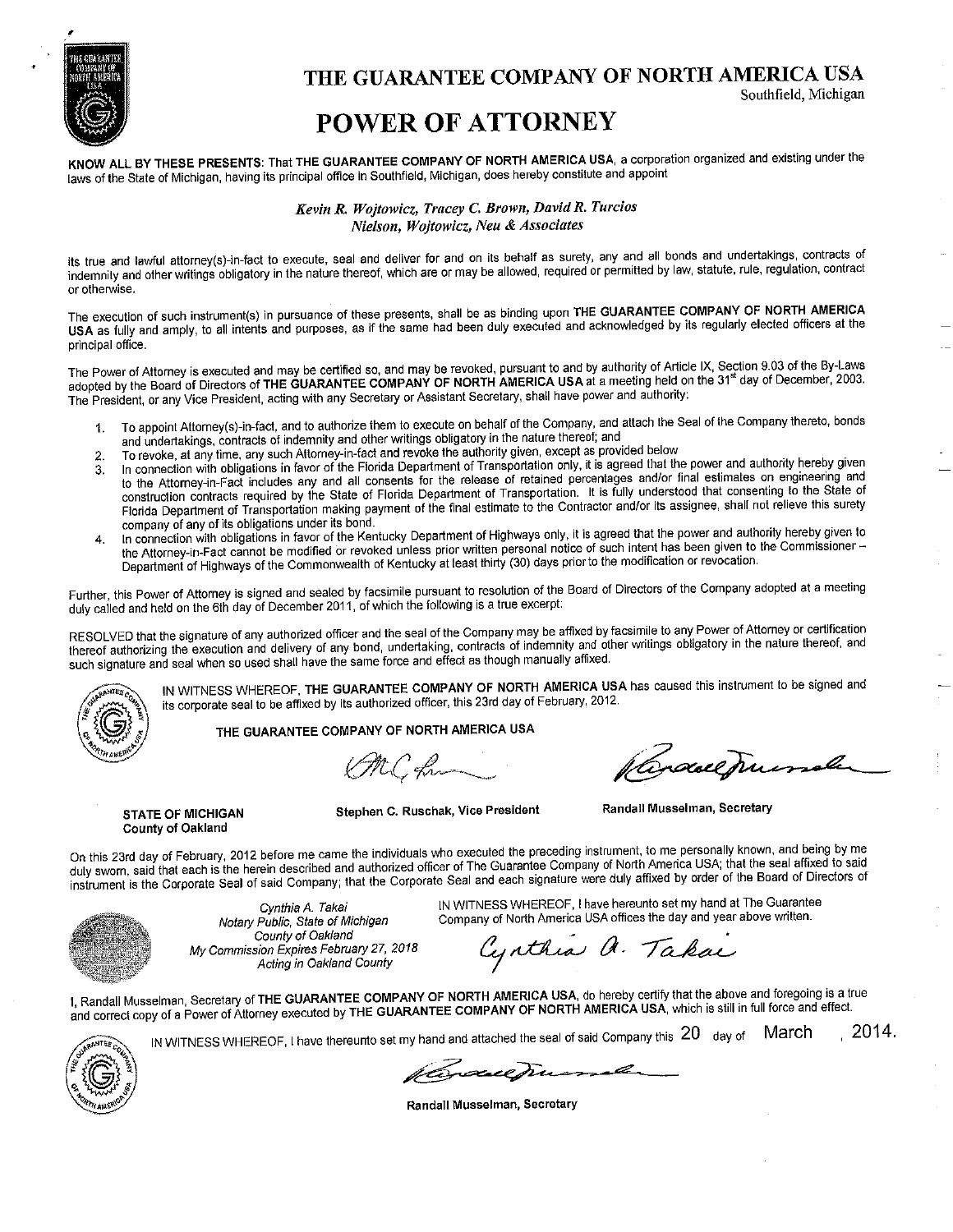STATUS OF CONTRACTS ON HAND

Z P S ARAH<br>SOSPOSO<br>SOSPOSO<br>CFORDER SUSPAINER SLOVSLINCO

(Furnish complete information about all your contracts, whether prime or subcontracts;<br>whether in progress or awarded, but not yet begun; and regardless of whom contracted with.)

| Φ   |                                         | <b>SUBCONTRACTOR</b><br>ري<br>گ             |  |                             |  |  |                                                                                                                                                                                    |                                                                                                                                                                                                                                                              |
|-----|-----------------------------------------|---------------------------------------------|--|-----------------------------|--|--|------------------------------------------------------------------------------------------------------------------------------------------------------------------------------------|--------------------------------------------------------------------------------------------------------------------------------------------------------------------------------------------------------------------------------------------------------------|
| in, | UNCOMPLETED AMOUNT TO<br>BE DONE BY YOU | CONTRACTOR<br>AS PRIME                      |  |                             |  |  |                                                                                                                                                                                    | TOTAL UNCOMPLETED WORK ON                                                                                                                                                                                                                                    |
| G   | BALANCE OF                              | CONTRACT<br>AMOUNT                          |  | STATUS OF CONTRACTS ON HAND |  |  | <b>TOTALS</b>                                                                                                                                                                      | HAND TO BE DONE BY YOU<br>(TOTAL COLUMNS 5 AND 6)                                                                                                                                                                                                            |
| ø   | <b>AMOUNT</b>                           | TO OTHERS<br><b>SUBLET</b>                  |  |                             |  |  |                                                                                                                                                                                    |                                                                                                                                                                                                                                                              |
| N   | CONTRACT (OR)                           | <b>SUBCONTRACT)</b><br>AMOUNT               |  |                             |  |  |                                                                                                                                                                                    |                                                                                                                                                                                                                                                              |
|     |                                         | OWNER, LOCATION AND DESCRIPTION<br>PROJECTS |  | SEE ATTACHE                 |  |  | difference between columns 2 and 3. Amount in columns 5 or 6 to be uncompleted portion of<br>NOTE: Columns 2 and 3 to show total contract (or subcontract) amounts. Column 4 to be | consolidate and list as a single item all contracts which, individually, do not exceed 3% of total,<br>amount in column 4. All amounts to be shown to nearest \$100. The Contractor may<br>and which, in the aggregate, amount to less than 20% of the total |

 $\ddot{\phantom{1}}$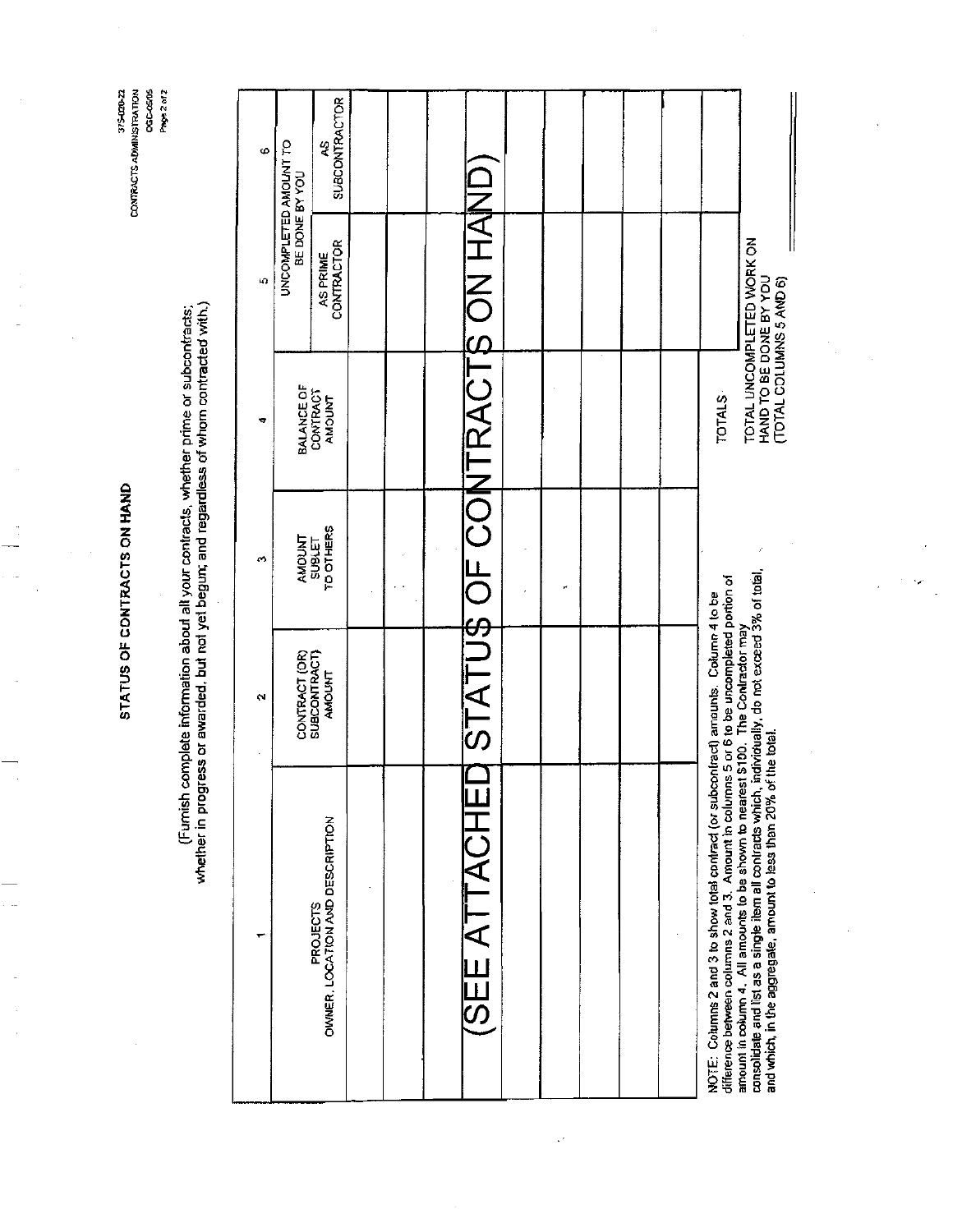|                    |                                                                                                                                                                                                                                      | STATUS OF CONTRACTS ON HAND                                                                                                                                                                                                                                                                                       |                            | whether in progress or awarded but mot year contracts, whether prime or subcontracts;<br>whether in progress or awarded but mot yet begun; and regardiess of its location and with whom contracted                                                                                    |                                                                                                                                                             |                                                                                                                                                                                                                                                                                              |
|--------------------|--------------------------------------------------------------------------------------------------------------------------------------------------------------------------------------------------------------------------------------|-------------------------------------------------------------------------------------------------------------------------------------------------------------------------------------------------------------------------------------------------------------------------------------------------------------------|----------------------------|---------------------------------------------------------------------------------------------------------------------------------------------------------------------------------------------------------------------------------------------------------------------------------------|-------------------------------------------------------------------------------------------------------------------------------------------------------------|----------------------------------------------------------------------------------------------------------------------------------------------------------------------------------------------------------------------------------------------------------------------------------------------|
|                    |                                                                                                                                                                                                                                      |                                                                                                                                                                                                                                                                                                                   |                            |                                                                                                                                                                                                                                                                                       |                                                                                                                                                             |                                                                                                                                                                                                                                                                                              |
| CLASSES<br>DF WORK | PERFORMING<br>ă<br>AND LOCATION OF WORK YOU<br>PROJECTS<br><b>DOT</b>                                                                                                                                                                | CONTRACT (OR                                                                                                                                                                                                                                                                                                      | <b>PHOLIVE SUBLET</b>      | <b>BALANCE OF</b>                                                                                                                                                                                                                                                                     |                                                                                                                                                             | UNCOMPLETED AMOUNT TO BE DONE BY APPLICANT                                                                                                                                                                                                                                                   |
|                    |                                                                                                                                                                                                                                      | SUBCONTRACT)                                                                                                                                                                                                                                                                                                      | <b>TO OTHERS</b>           | <b>CONTRACTANOUNT</b>                                                                                                                                                                                                                                                                 | AS PRIME CONTRACTOR                                                                                                                                         | AS SUBCONTRACTOR                                                                                                                                                                                                                                                                             |
|                    | 4091541                                                                                                                                                                                                                              | 5,737,995,00<br> 1,208,708,00<br> 201,671,00<br> 200,440,00<br> 355,316,00<br> 355,316,00                                                                                                                                                                                                                         |                            | 5,737,935.00<br>1,208,708.00                                                                                                                                                                                                                                                          |                                                                                                                                                             | 2,513,351.00<br>1,048,862.00                                                                                                                                                                                                                                                                 |
|                    | 12-034 FDOT 25467715231                                                                                                                                                                                                              |                                                                                                                                                                                                                                                                                                                   |                            |                                                                                                                                                                                                                                                                                       | 151,685.00                                                                                                                                                  |                                                                                                                                                                                                                                                                                              |
|                    |                                                                                                                                                                                                                                      |                                                                                                                                                                                                                                                                                                                   | 0 0 0 0 0                  | 7,778,275.00                                                                                                                                                                                                                                                                          |                                                                                                                                                             |                                                                                                                                                                                                                                                                                              |
|                    |                                                                                                                                                                                                                                      |                                                                                                                                                                                                                                                                                                                   |                            |                                                                                                                                                                                                                                                                                       |                                                                                                                                                             |                                                                                                                                                                                                                                                                                              |
|                    |                                                                                                                                                                                                                                      |                                                                                                                                                                                                                                                                                                                   |                            |                                                                                                                                                                                                                                                                                       |                                                                                                                                                             |                                                                                                                                                                                                                                                                                              |
|                    |                                                                                                                                                                                                                                      |                                                                                                                                                                                                                                                                                                                   |                            |                                                                                                                                                                                                                                                                                       |                                                                                                                                                             |                                                                                                                                                                                                                                                                                              |
|                    |                                                                                                                                                                                                                                      | 2,290,141.00<br>472,136.00<br>1,013,350.00                                                                                                                                                                                                                                                                        |                            |                                                                                                                                                                                                                                                                                       |                                                                                                                                                             |                                                                                                                                                                                                                                                                                              |
|                    |                                                                                                                                                                                                                                      | $\frac{1}{1028,577,101}$<br>1,028,577,105,000,11<br>1,195,010,1                                                                                                                                                                                                                                                   |                            |                                                                                                                                                                                                                                                                                       |                                                                                                                                                             |                                                                                                                                                                                                                                                                                              |
|                    |                                                                                                                                                                                                                                      |                                                                                                                                                                                                                                                                                                                   |                            |                                                                                                                                                                                                                                                                                       | 319,921.00                                                                                                                                                  |                                                                                                                                                                                                                                                                                              |
|                    |                                                                                                                                                                                                                                      |                                                                                                                                                                                                                                                                                                                   |                            |                                                                                                                                                                                                                                                                                       |                                                                                                                                                             | 331,959.00<br>3,678.00<br>26,010.00<br>4,343.00                                                                                                                                                                                                                                              |
|                    |                                                                                                                                                                                                                                      | $\begin{array}{r}\n 123,978,00 \\  \hline\n 116,207,00 \\  \hline\n 288,061,00 \\  \hline\n 1,000,000,00 \\  \hline\n 467,343,00 \\  \hline\n 175,550,00\n \end{array}$                                                                                                                                           |                            |                                                                                                                                                                                                                                                                                       |                                                                                                                                                             |                                                                                                                                                                                                                                                                                              |
|                    |                                                                                                                                                                                                                                      |                                                                                                                                                                                                                                                                                                                   |                            |                                                                                                                                                                                                                                                                                       |                                                                                                                                                             |                                                                                                                                                                                                                                                                                              |
|                    |                                                                                                                                                                                                                                      |                                                                                                                                                                                                                                                                                                                   |                            |                                                                                                                                                                                                                                                                                       | 780,403.00                                                                                                                                                  |                                                                                                                                                                                                                                                                                              |
|                    |                                                                                                                                                                                                                                      |                                                                                                                                                                                                                                                                                                                   |                            |                                                                                                                                                                                                                                                                                       | 2,000,00                                                                                                                                                    | 295,544.00                                                                                                                                                                                                                                                                                   |
|                    |                                                                                                                                                                                                                                      | 186,89                                                                                                                                                                                                                                                                                                            |                            |                                                                                                                                                                                                                                                                                       |                                                                                                                                                             | 159,850.00                                                                                                                                                                                                                                                                                   |
|                    |                                                                                                                                                                                                                                      |                                                                                                                                                                                                                                                                                                                   |                            |                                                                                                                                                                                                                                                                                       |                                                                                                                                                             |                                                                                                                                                                                                                                                                                              |
|                    |                                                                                                                                                                                                                                      |                                                                                                                                                                                                                                                                                                                   |                            |                                                                                                                                                                                                                                                                                       | 95,125.00<br>149,700.00<br>27,478,00                                                                                                                        |                                                                                                                                                                                                                                                                                              |
|                    |                                                                                                                                                                                                                                      | $\begin{array}{r} \hline 1818 \\ 1918 \\ 1918 \\ 1918 \\ 1918 \\ 1918 \\ 1918 \\ 1918 \\ 1918 \\ 1918 \\ 1918 \\ 1918 \\ 1918 \\ 1918 \\ 1918 \\ 1918 \\ 1918 \\ 1918 \\ 1918 \\ 1918 \\ 1918 \\ 1918 \\ 1918 \\ 1918 \\ 1918 \\ 1918 \\ 1918 \\ 1918 \\ 1918 \\ 1918 \\ 1918 \\ 1918 \\ 1918 \\ 1918 \\ 1918 \\$ |                            |                                                                                                                                                                                                                                                                                       |                                                                                                                                                             |                                                                                                                                                                                                                                                                                              |
|                    |                                                                                                                                                                                                                                      |                                                                                                                                                                                                                                                                                                                   | 0                          |                                                                                                                                                                                                                                                                                       | 659,478.00                                                                                                                                                  | 58,120.00                                                                                                                                                                                                                                                                                    |
|                    |                                                                                                                                                                                                                                      |                                                                                                                                                                                                                                                                                                                   | ۰                          |                                                                                                                                                                                                                                                                                       |                                                                                                                                                             | $\sqrt{2.310 \text{ N}}$                                                                                                                                                                                                                                                                     |
|                    |                                                                                                                                                                                                                                      |                                                                                                                                                                                                                                                                                                                   | ۰                          |                                                                                                                                                                                                                                                                                       | 46,500.00                                                                                                                                                   |                                                                                                                                                                                                                                                                                              |
|                    |                                                                                                                                                                                                                                      |                                                                                                                                                                                                                                                                                                                   |                            |                                                                                                                                                                                                                                                                                       |                                                                                                                                                             |                                                                                                                                                                                                                                                                                              |
|                    |                                                                                                                                                                                                                                      | 8,311,705.00<br>148,289.00<br>221,544.00                                                                                                                                                                                                                                                                          | ه اه ا                     |                                                                                                                                                                                                                                                                                       |                                                                                                                                                             | 8,246,089.00<br>142,481.00                                                                                                                                                                                                                                                                   |
|                    |                                                                                                                                                                                                                                      |                                                                                                                                                                                                                                                                                                                   |                            |                                                                                                                                                                                                                                                                                       |                                                                                                                                                             |                                                                                                                                                                                                                                                                                              |
|                    |                                                                                                                                                                                                                                      | 8<br>440,348<br>131,160<br>450,437                                                                                                                                                                                                                                                                                |                            |                                                                                                                                                                                                                                                                                       |                                                                                                                                                             | :18<br>221,544.00<br>367,240.00                                                                                                                                                                                                                                                              |
|                    |                                                                                                                                                                                                                                      | β.                                                                                                                                                                                                                                                                                                                | ۰                          |                                                                                                                                                                                                                                                                                       |                                                                                                                                                             |                                                                                                                                                                                                                                                                                              |
|                    |                                                                                                                                                                                                                                      | isisi                                                                                                                                                                                                                                                                                                             | ۰                          |                                                                                                                                                                                                                                                                                       |                                                                                                                                                             |                                                                                                                                                                                                                                                                                              |
|                    |                                                                                                                                                                                                                                      |                                                                                                                                                                                                                                                                                                                   | 0                          |                                                                                                                                                                                                                                                                                       |                                                                                                                                                             | 00'14'2'209'00<br>00'168'80P<br>00'00L'62L                                                                                                                                                                                                                                                   |
|                    | 201: 11579; Lee Co<br>13-136 FDOT#308645201<br>T1002 BAC #308065201: T1<br>T1002 BAC #3080674 11<br>T1002 BAC #2080881 14-008<br>T4-008 Lane Contract                                                                                | 406,891.00<br>3,799,346.00<br>688,541.000<br><u>270,000.00</u><br>270,000.00                                                                                                                                                                                                                                      | 이어                         | 450,437.00<br>00.139,346.00<br>00.000.000 885<br>00.000.000 885<br>00.432.000 880,423.00                                                                                                                                                                                              | 688,541.00                                                                                                                                                  |                                                                                                                                                                                                                                                                                              |
|                    | ; T7335; Pinellas Co<br>; T5488; Orange Co.<br>115201; T1578; Polk                                                                                                                                                                   |                                                                                                                                                                                                                                                                                                                   |                            |                                                                                                                                                                                                                                                                                       |                                                                                                                                                             |                                                                                                                                                                                                                                                                                              |
|                    |                                                                                                                                                                                                                                      | 84,380.00                                                                                                                                                                                                                                                                                                         | $\circ$                    |                                                                                                                                                                                                                                                                                       |                                                                                                                                                             | 270,000,000<br>M.380,000<br>480,423,00<br>S.5,197,000                                                                                                                                                                                                                                        |
|                    | 14-008 Lane Constr, #42<br>14-010 Horizon; #43195                                                                                                                                                                                    |                                                                                                                                                                                                                                                                                                                   |                            |                                                                                                                                                                                                                                                                                       |                                                                                                                                                             |                                                                                                                                                                                                                                                                                              |
|                    |                                                                                                                                                                                                                                      | 55,197.00                                                                                                                                                                                                                                                                                                         |                            | 55 197                                                                                                                                                                                                                                                                                |                                                                                                                                                             |                                                                                                                                                                                                                                                                                              |
|                    |                                                                                                                                                                                                                                      |                                                                                                                                                                                                                                                                                                                   | <b>DOT WORK</b>            | 44.972.297.00                                                                                                                                                                                                                                                                         |                                                                                                                                                             |                                                                                                                                                                                                                                                                                              |
|                    |                                                                                                                                                                                                                                      |                                                                                                                                                                                                                                                                                                                   |                            | (Col. 5 Subtotal)                                                                                                                                                                                                                                                                     | 920,829.00                                                                                                                                                  | 21,384,628.00                                                                                                                                                                                                                                                                                |
| <b>THRSES</b>      | OTHER (Not-2017) PROJECTS, OWNER, AND LOCATION OF WORK                                                                                                                                                                               | CONTRACT (OR<br>SUBCONTRACT)                                                                                                                                                                                                                                                                                      | ANOUNT SUBLET<br>TO OTHERS | <b>BALANCE OF SAMPLE</b>                                                                                                                                                                                                                                                              |                                                                                                                                                             | EW.                                                                                                                                                                                                                                                                                          |
|                    |                                                                                                                                                                                                                                      | <b>HIGHAR</b>                                                                                                                                                                                                                                                                                                     |                            |                                                                                                                                                                                                                                                                                       |                                                                                                                                                             |                                                                                                                                                                                                                                                                                              |
|                    |                                                                                                                                                                                                                                      |                                                                                                                                                                                                                                                                                                                   |                            |                                                                                                                                                                                                                                                                                       |                                                                                                                                                             |                                                                                                                                                                                                                                                                                              |
|                    |                                                                                                                                                                                                                                      | <u>်းခြ</u>                                                                                                                                                                                                                                                                                                       | 01010                      | 655 107 00                                                                                                                                                                                                                                                                            |                                                                                                                                                             |                                                                                                                                                                                                                                                                                              |
|                    |                                                                                                                                                                                                                                      |                                                                                                                                                                                                                                                                                                                   |                            |                                                                                                                                                                                                                                                                                       |                                                                                                                                                             |                                                                                                                                                                                                                                                                                              |
|                    |                                                                                                                                                                                                                                      |                                                                                                                                                                                                                                                                                                                   | ం∣ం∣                       | 833,470<br>286,161                                                                                                                                                                                                                                                                    |                                                                                                                                                             |                                                                                                                                                                                                                                                                                              |
|                    |                                                                                                                                                                                                                                      |                                                                                                                                                                                                                                                                                                                   |                            |                                                                                                                                                                                                                                                                                       |                                                                                                                                                             |                                                                                                                                                                                                                                                                                              |
|                    |                                                                                                                                                                                                                                      |                                                                                                                                                                                                                                                                                                                   |                            |                                                                                                                                                                                                                                                                                       |                                                                                                                                                             |                                                                                                                                                                                                                                                                                              |
|                    |                                                                                                                                                                                                                                      |                                                                                                                                                                                                                                                                                                                   |                            |                                                                                                                                                                                                                                                                                       |                                                                                                                                                             | $\begin{array}{r l} \hline 109.08 \\ \hline 103.368.08 \\ \hline 203.368.09 \\ \hline 204.714.09 \\ \hline 30.084.09 \\ \hline 10.083.09 \\ \hline 203.575.00 \\ \hline 141.559.00 \\ \hline 151.00 \\ \hline 201.00 \\ \hline 101.00 \\ \hline 21.00 \\ \hline 31.00 \\ \hline \end{array}$ |
|                    |                                                                                                                                                                                                                                      |                                                                                                                                                                                                                                                                                                                   |                            |                                                                                                                                                                                                                                                                                       |                                                                                                                                                             |                                                                                                                                                                                                                                                                                              |
|                    |                                                                                                                                                                                                                                      |                                                                                                                                                                                                                                                                                                                   |                            |                                                                                                                                                                                                                                                                                       | $\frac{14,182,00}{31,823,00}$                                                                                                                               |                                                                                                                                                                                                                                                                                              |
|                    |                                                                                                                                                                                                                                      |                                                                                                                                                                                                                                                                                                                   |                            | $\begin{array}{r l} \hline & 12.724\,00\\ \hline & 142.724\,00\\ \hline & 13.09\,00\\ \hline & 113.000\\ \hline & 132.368\,00\\ \hline & 160.064\,00\\ \hline & 100.064\,00\\ \hline & 1.000\,00\\ \hline & 1.000\,00\\ \hline & 1.000\,00\\ \hline & 1.000\,00\\ \hline \end{array}$ |                                                                                                                                                             | 633,207.00                                                                                                                                                                                                                                                                                   |
|                    |                                                                                                                                                                                                                                      |                                                                                                                                                                                                                                                                                                                   |                            |                                                                                                                                                                                                                                                                                       | 2,265.00                                                                                                                                                    |                                                                                                                                                                                                                                                                                              |
|                    |                                                                                                                                                                                                                                      |                                                                                                                                                                                                                                                                                                                   |                            | 1,001,988.00                                                                                                                                                                                                                                                                          |                                                                                                                                                             |                                                                                                                                                                                                                                                                                              |
|                    |                                                                                                                                                                                                                                      | 1,001,988.00<br>  383,142.00<br>  259,569.00<br>  739,430.00                                                                                                                                                                                                                                                      | 999999999999               |                                                                                                                                                                                                                                                                                       | $\begin{array}{r l} \hline 1.001,988.00 \\ \hline 383,142.00 \\ \hline 213,523.00 \\ \hline 739,430.00 \\ \hline 739,110.00 \\ \hline \end{array}$          |                                                                                                                                                                                                                                                                                              |
|                    |                                                                                                                                                                                                                                      |                                                                                                                                                                                                                                                                                                                   | $\mathbf C$                |                                                                                                                                                                                                                                                                                       |                                                                                                                                                             |                                                                                                                                                                                                                                                                                              |
|                    |                                                                                                                                                                                                                                      | 283,110.00                                                                                                                                                                                                                                                                                                        | <b>OTHER WORK</b>          |                                                                                                                                                                                                                                                                                       |                                                                                                                                                             |                                                                                                                                                                                                                                                                                              |
|                    |                                                                                                                                                                                                                                      |                                                                                                                                                                                                                                                                                                                   |                            |                                                                                                                                                                                                                                                                                       | 2,659,479.00                                                                                                                                                | 2,258,539.00                                                                                                                                                                                                                                                                                 |
|                    | <b>IN ALAS EN LISTA DE VERMENT NO VOOR GEST DE VOOR OM TYPE VERMEERT DE DOME BAADD</b><br>In de Vermeert de Vermeert van de Vermeert de Voormeert de Verderings van de dome baard van de Vermeert van de                             |                                                                                                                                                                                                                                                                                                                   |                            |                                                                                                                                                                                                                                                                                       |                                                                                                                                                             |                                                                                                                                                                                                                                                                                              |
|                    |                                                                                                                                                                                                                                      |                                                                                                                                                                                                                                                                                                                   |                            |                                                                                                                                                                                                                                                                                       | 5,590,308.00                                                                                                                                                | 23,643,167 00                                                                                                                                                                                                                                                                                |
|                    |                                                                                                                                                                                                                                      |                                                                                                                                                                                                                                                                                                                   |                            | <b>GRAND TOTAL</b>                                                                                                                                                                                                                                                                    |                                                                                                                                                             |                                                                                                                                                                                                                                                                                              |
|                    |                                                                                                                                                                                                                                      |                                                                                                                                                                                                                                                                                                                   |                            |                                                                                                                                                                                                                                                                                       |                                                                                                                                                             |                                                                                                                                                                                                                                                                                              |
|                    |                                                                                                                                                                                                                                      |                                                                                                                                                                                                                                                                                                                   |                            |                                                                                                                                                                                                                                                                                       | total of Columns oand T Must be Filled in and Must<br>Lotal of Columns oand T Must be Filled in and Must<br>Agree with Related Attachment(s), if furnished. |                                                                                                                                                                                                                                                                                              |
|                    | 20TE: Columns 3 and 4 to show total contract (or subcontract) amounts. Column 5 to be difference<br>etween columns 3 and 4. Amount in columns 6 or 7 to be uncompleted portion of amount in column<br>en all contracts which individ |                                                                                                                                                                                                                                                                                                                   |                            |                                                                                                                                                                                                                                                                                       |                                                                                                                                                             |                                                                                                                                                                                                                                                                                              |
|                    |                                                                                                                                                                                                                                      |                                                                                                                                                                                                                                                                                                                   |                            |                                                                                                                                                                                                                                                                                       | Florida Safety Cont                                                                                                                                         |                                                                                                                                                                                                                                                                                              |
|                    |                                                                                                                                                                                                                                      |                                                                                                                                                                                                                                                                                                                   |                            |                                                                                                                                                                                                                                                                                       |                                                                                                                                                             |                                                                                                                                                                                                                                                                                              |

 $\sim$ 

 $\hat{\boldsymbol{\beta}}$ 

 $\frac{1}{2}$  $\overline{\phantom{a}}$ 

J.

 $\ddot{\phantom{a}}$ 

 $\ddot{\phantom{a}}$ 

l,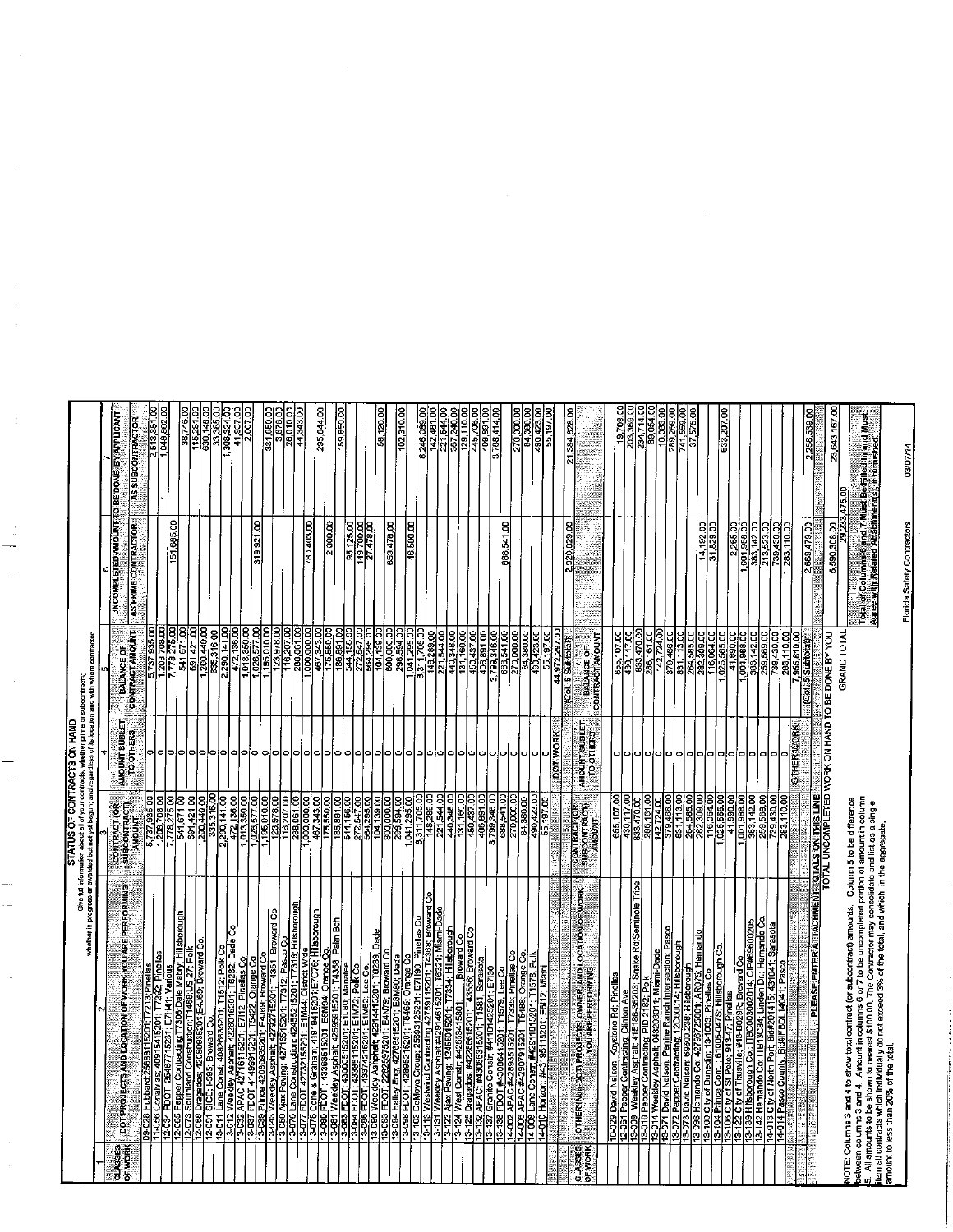| <b>CONFIDENTIAL</b>                                                                                                                                                                                                 |                                                   | STATE OF FLORIDA DEPARTMENT OF TRANSPORTATION<br>CERTIFICATION OF CURRENT CAPACITY                                                                                                                                                   |                                                    | 375-020-22<br><b>CONTRACTS ADMINISTRATION</b><br><b>OGC-05-05</b><br>Page 1 of 2 |
|---------------------------------------------------------------------------------------------------------------------------------------------------------------------------------------------------------------------|---------------------------------------------------|--------------------------------------------------------------------------------------------------------------------------------------------------------------------------------------------------------------------------------------|----------------------------------------------------|----------------------------------------------------------------------------------|
| For bids to be received on                                                                                                                                                                                          | April 1, 2014<br>(Letting Date)                   |                                                                                                                                                                                                                                      | Fill in your FDOT Vendor Number<br>$VF 57-1191566$ |                                                                                  |
|                                                                                                                                                                                                                     |                                                   | <b>CERTIFICATE</b>                                                                                                                                                                                                                   |                                                    |                                                                                  |
| I hereby certify that the amount of any proposal submitted by this bidder for the above letting does not exceed the<br>amount of the Firm's CURRENT CAPACITY (maximum capacity rating less total uncompleted work). |                                                   |                                                                                                                                                                                                                                      |                                                    |                                                                                  |
| The total uncompleted work as shown on                                                                                                                                                                              | the "Status of Contracts on Hand" report (page 2) |                                                                                                                                                                                                                                      |                                                    |                                                                                  |
| I further certify that the "Status of Contracts on Hand" report (page 2) was prepared as follows:                                                                                                                   |                                                   |                                                                                                                                                                                                                                      |                                                    |                                                                                  |
| 1. If the letting is before the 25th day of the month, the certificate and report reflect the uncompleted work as of the<br>15th day of the month, last preceding the month of the letting.                         |                                                   |                                                                                                                                                                                                                                      |                                                    |                                                                                  |
| 2. If the letting is after the 25th day of the month, the certificate and report reflects the uncompleted work in progress as of<br>the 15th day of the month of the letting.                                       |                                                   |                                                                                                                                                                                                                                      |                                                    |                                                                                  |
| 3. All new contracts (and subcontracts) awarded earlier than five days before the letting date are included<br>in the report and charged against our total rating.                                                  |                                                   |                                                                                                                                                                                                                                      |                                                    |                                                                                  |
|                                                                                                                                                                                                                     |                                                   |                                                                                                                                                                                                                                      | Florida Safety Contractors, Inc.                   |                                                                                  |
| I certify that the information above is correct.                                                                                                                                                                    |                                                   |                                                                                                                                                                                                                                      | <b>NAME, OF FIRM</b>                               |                                                                                  |
| Sworn to and subscribed before me this $15t$ day                                                                                                                                                                    |                                                   | By.                                                                                                                                                                                                                                  |                                                    |                                                                                  |
| <sub>of</sub> April                                                                                                                                                                                                 | $20^{14}$                                         | Mich                                                                                                                                                                                                                                 | Reichart, President                                |                                                                                  |
| ь <sub>у</sub> Michael K. Reichart                                                                                                                                                                                  | $\_$ (name).                                      |                                                                                                                                                                                                                                      | Title                                              |                                                                                  |
| He/She is personally known to me or has produced                                                                                                                                                                    |                                                   |                                                                                                                                                                                                                                      |                                                    |                                                                                  |
|                                                                                                                                                                                                                     |                                                   |                                                                                                                                                                                                                                      |                                                    |                                                                                  |
| (type of identification)                                                                                                                                                                                            |                                                   |                                                                                                                                                                                                                                      |                                                    |                                                                                  |
|                                                                                                                                                                                                                     |                                                   | <b>CURRENT CAPAC</b>                                                                                                                                                                                                                 | <b>VERIFIED:</b>                                   |                                                                                  |
| Notary's Signature                                                                                                                                                                                                  |                                                   |                                                                                                                                                                                                                                      |                                                    |                                                                                  |
| Tracie Delbridge, Dec 7,2014                                                                                                                                                                                        |                                                   |                                                                                                                                                                                                                                      | Date:                                              |                                                                                  |
| Notary's printed name<br>(SEAL                                                                                                                                                                                      | روا اللق                                          | <b>TRACTE LEE DEL BRIDGE Administration Office</b><br>Notary Public - State of Florida<br>My Comm. Expires Dec 7, 2014<br>Commission # EE 45826<br>Bonded Through National Notary Assn<br>$\mathbb{R}_{\geq 0} \subset \mathbb{R}^2$ |                                                    |                                                                                  |
|                                                                                                                                                                                                                     |                                                   |                                                                                                                                                                                                                                      |                                                    |                                                                                  |

 $\ddot{\phantom{a}}$ 

 $\frac{1}{2}$ 

 $\frac{1}{\sqrt{2\pi}}\int_0^1\frac{1}{\sqrt{2\pi}}\left(\frac{1}{2\pi}\right)^2\frac{1}{2\pi}d\mu$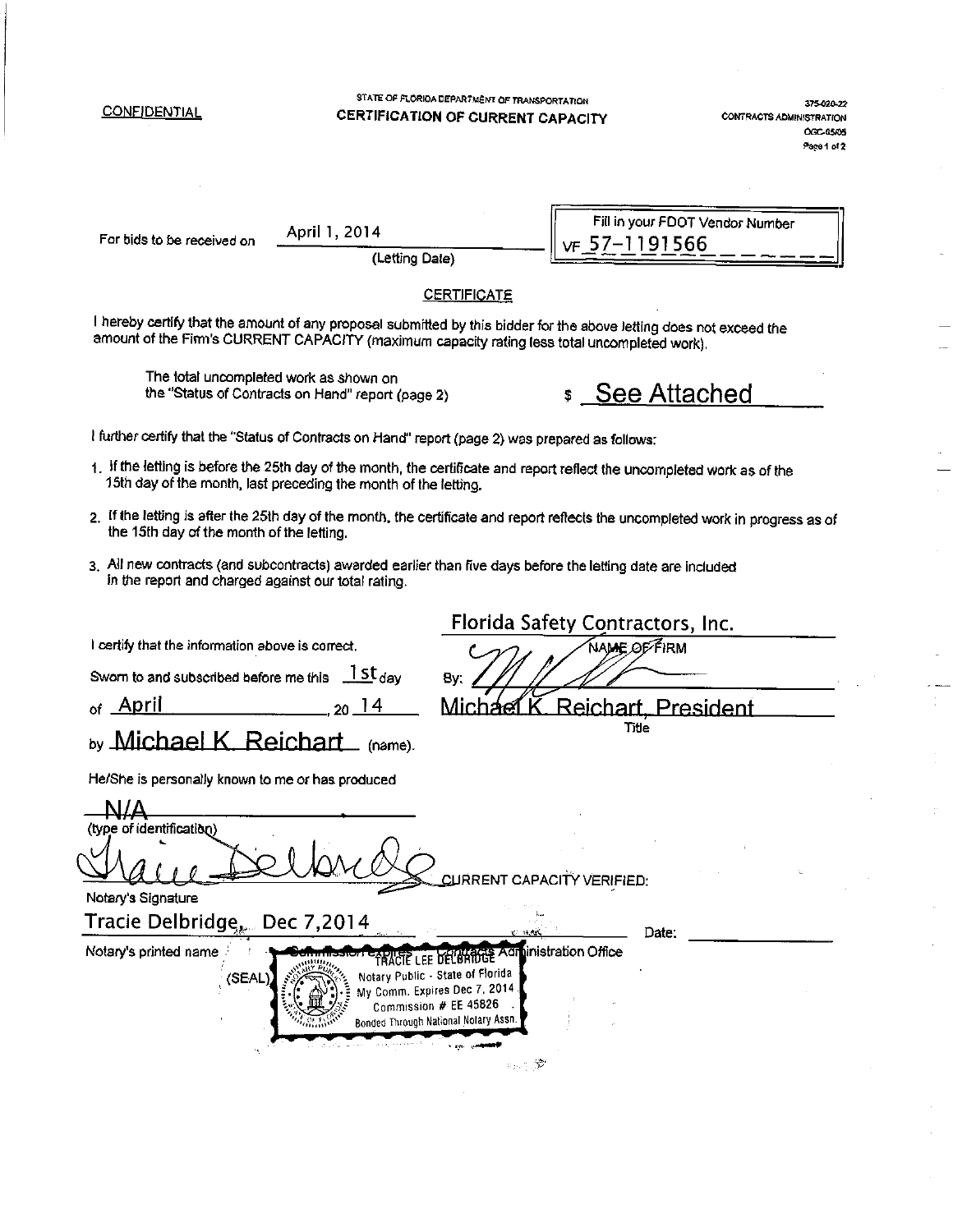$\bar{u}$ 

#### STATE OF FLORIDA DEPARTMENT OF TRANSPORTATION DISADVANTAGED BUSINESS ENTERPRISE (DBE) UTILIZATION SUMMARY FORM

This DBE Utilization Summary form must be included with the bid submission. Item 6 provides options available to complete and submit the DBE Utilization Summary form.

| <b>Prime Contractor Florida Safety Contractors, Inc.</b> |  |
|----------------------------------------------------------|--|
|----------------------------------------------------------|--|

- 2. State Project No. Total Project Dollar Amount \$  $3.$
- 4. Grand Total Anticipated Sublet \$

- $6.$ This form must be included in the bid submission and must be completed in accordance with one of the following options:
- a. Goal achieved with the following information completed.

| <b>DBE</b> Subcontractors (Name Only)                                                                                                                                                                                   | \$ Amount of DBE Goal                             |
|-------------------------------------------------------------------------------------------------------------------------------------------------------------------------------------------------------------------------|---------------------------------------------------|
|                                                                                                                                                                                                                         |                                                   |
| NO GOAL REQUIRED - NOT APPLICABLE                                                                                                                                                                                       |                                                   |
|                                                                                                                                                                                                                         |                                                   |
|                                                                                                                                                                                                                         |                                                   |
|                                                                                                                                                                                                                         |                                                   |
|                                                                                                                                                                                                                         |                                                   |
| ighal Dollar Amount for DBE Goal \$______                                                                                                                                                                               |                                                   |
| DBE Percentage of Total Project __ U<br>$\%$                                                                                                                                                                            | NOTE: Goal may be rounded to the nearest tenth %. |
| If 6.a. is not completed to achieve the goal, will the DBE Goal for this project be achieved? Yes _______ No _______<br>b.                                                                                              |                                                   |
| If "No" is checked attach documentation of Good Faith Efforts.<br>C.                                                                                                                                                    |                                                   |
| NOTE: Bids may be declared non-responsive if the DBE Utilization Summary form providing all information listed in 6<br>above, and all completed DBE utilization forms are not received by the Minority Programs Office. |                                                   |

FOR USE BY CITY OF TAMPA ONLY

Goal Achieved \$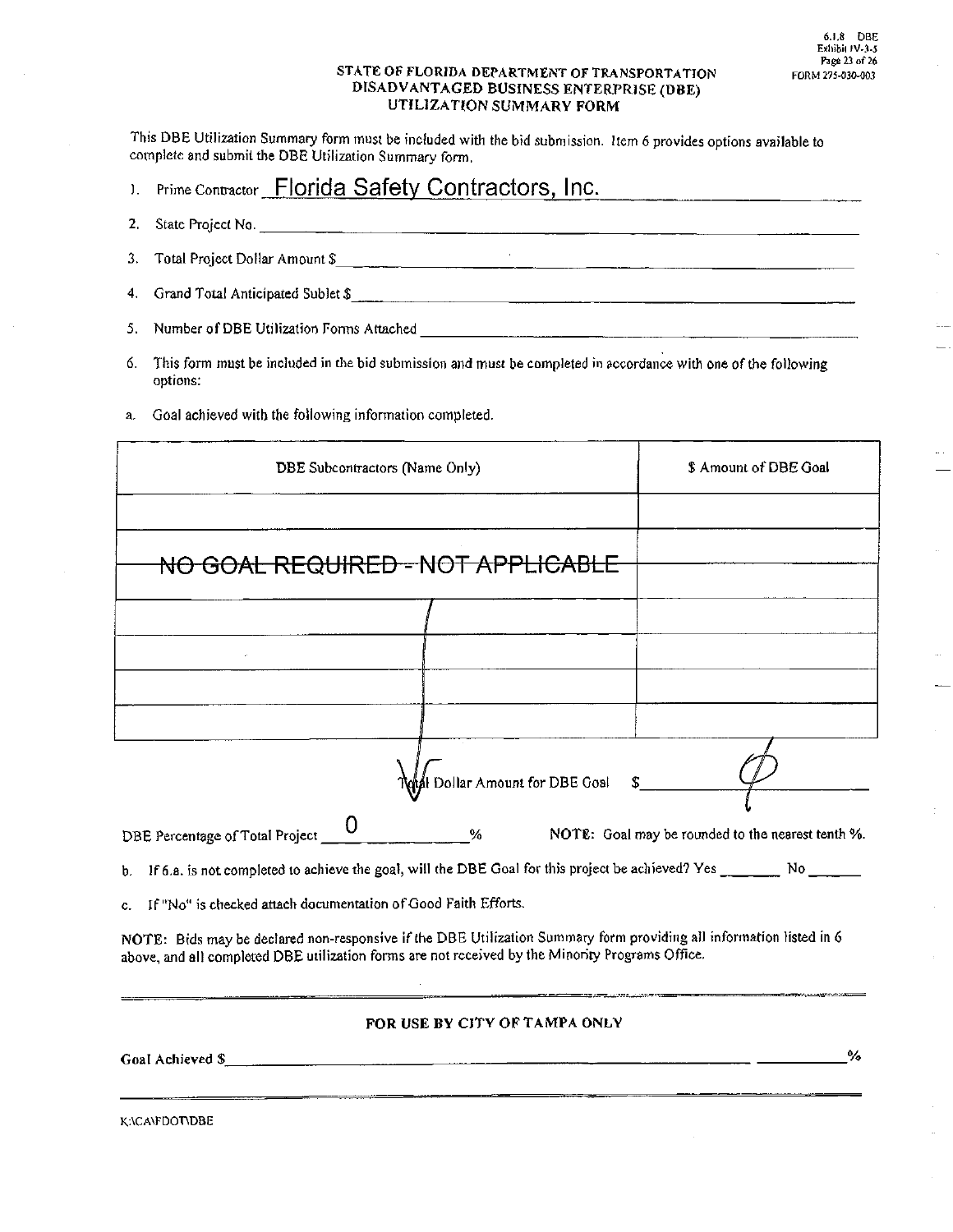

## RECEIVED APR 2 5 2011

## **Florida Department of Transportation**

**RICK SCOTT GOVERNOR** April 7, 2011

605 Suwannee Street Tallahassee, FL 32399-0450 OFFICE OF THE **SECRETARY** 

**MS SANDRA L BLOCK** FLORIDA SAFETY CONTRACTORS, INC. P O BOX 16628 **TAMPA FL 33687** 

### **RE: DBE AFFIRMATIVE ACTION PLAN APPROVAL**

Dear Ms. Block:

The Disadvantaged Business Enterprise Affirmative Action Plan submitted by: FLORIDA SAFETY CONTRACTORS, INC.

has been approved for a period of three years. Please update and submit a new plan before the expiration date shown below. If you do not plan to work on any Florida Department of Transportation projects, it will not be necessary for you to submit a new plan.

If you need any additional information, please contact Erica Miller, Contract Compliance Administrator at (850) 414-4742.

Sincerely,

Nita Jackson **Business Development Manager Equal Opportunity Office** 

NJ/cg

### AFFIRMATIVE ACTION PLAN EXPIRATION: July 12, 2014

This plan is one of the requirements to bid on contracts for the Florida Department of Transportation. This is not approval for Unified Certification Program Disadvantaged Business Enterprise (UCP/DBE) Certification. For additional information in becoming a DBE contact the Certification Section at (850) 414-4747.

www.dot.state.fl.us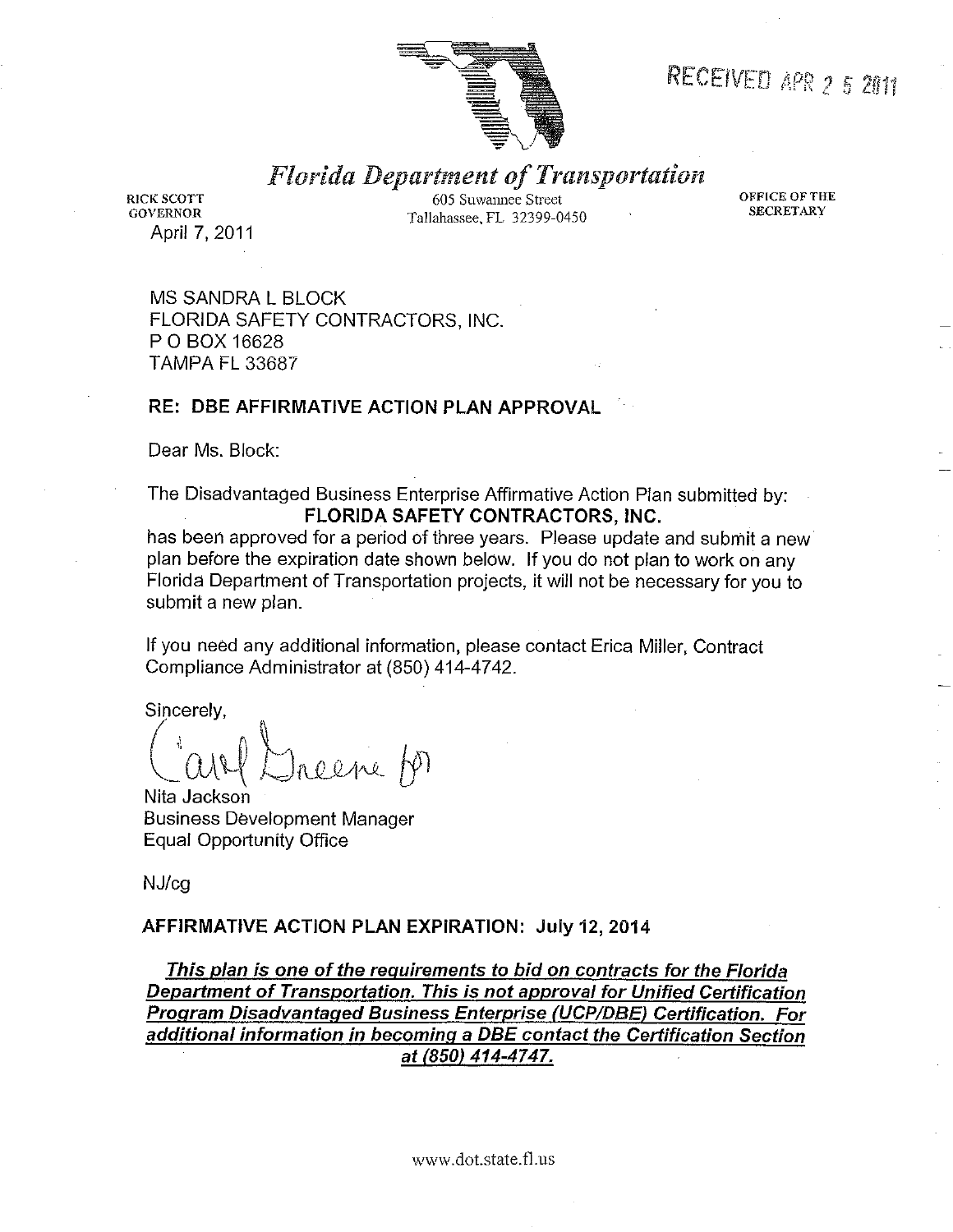

P.O. Box 16628 · Tampa, Florida 33687 · Phone: (813) 982-9172 · Fax: (813) 982-9183

April 1, 2014

City of Tampa 306 E. Jackson Street. 4th Floor North Tampa, FL 33602

To whom it may concern:

Florida Safety Contractors, Inc. acknowledges and agrees to the following:

Vendor/Consultant:

- 1. Shall utilize the U.S. Department of Homeland Security's E-Verify system to verify the employment eligibility of all new employees hired by the Vendor/Consultant during the term of the contract; and
- 2. Shall expressly require any subcontractors performing work or providing services pursuant to the state contract to likewise utilize the U.S. Department of Homeland Security's E-Verify system to verify the employment eligibility of all new employees hired by the subcontractor during any awarded contract term.

Attached is our E-Verify employment eligibility verification information.

Regards,

Michael K. Reichart President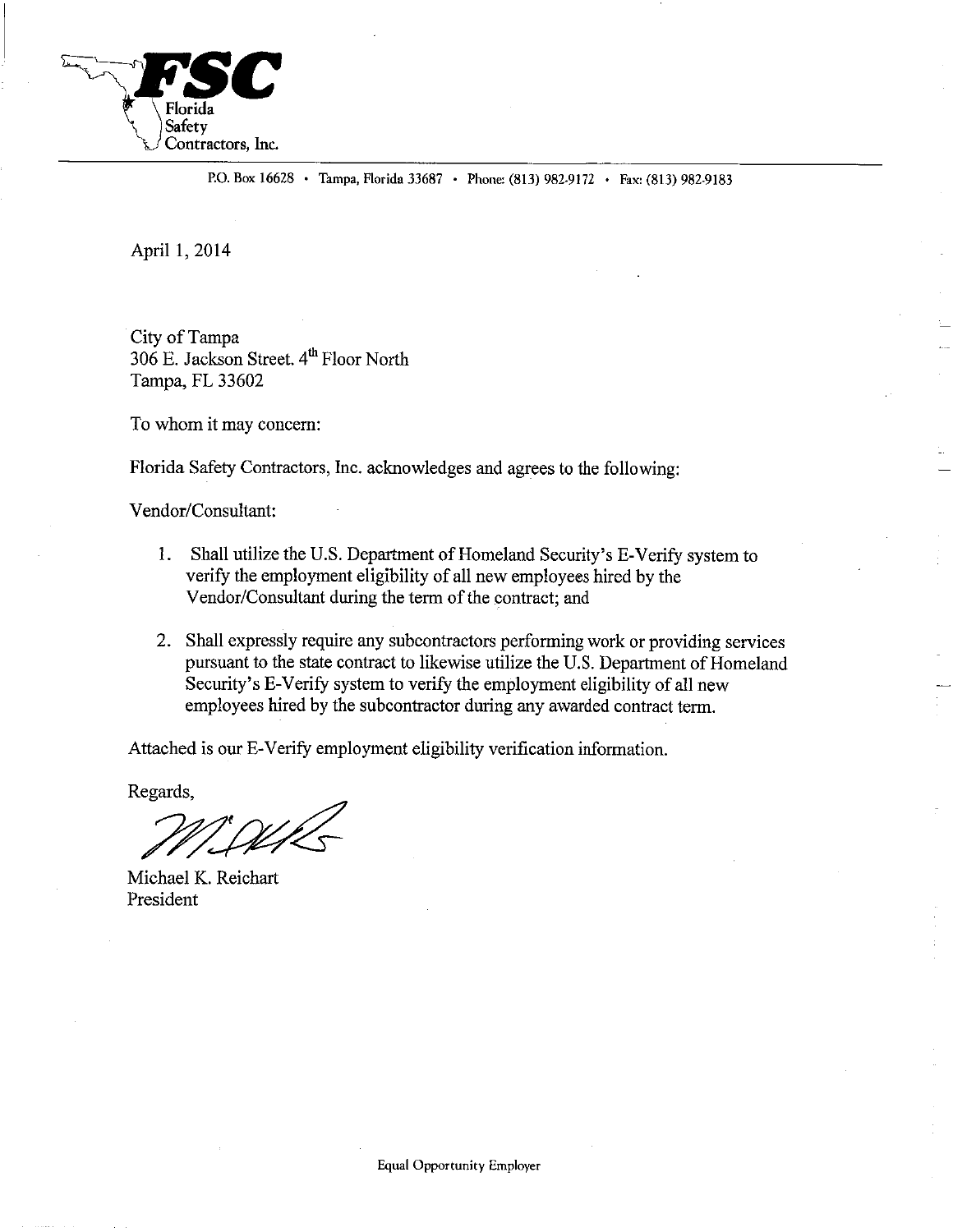لانتقال<br>منتقا

## Employment Eligibility Verification



Click any Offor help<br>Welcome<br>Cheri Reichart User ID CRE15564 Last Login<br>08:00 AM - 10/05/2012

## **Company Information**

| Company Name:                       | Florida Safety Contractors, Inc. |                               | View / Edit       |
|-------------------------------------|----------------------------------|-------------------------------|-------------------|
| Company ID Number:                  | 275222                           |                               |                   |
| Doing Business As (DBA)<br>Name:    |                                  |                               |                   |
| <b>DUNS Number:</b>                 |                                  |                               |                   |
| <b>Physical Location:</b>           |                                  | <b>Mailing Address:</b>       |                   |
| <b>Physical Location Address 1:</b> | 11825 Jackson<br>Rd              | Mailing Address Address 1:    | P.O. Box<br>16628 |
| <b>Physical Location Address 2:</b> |                                  | Mailing Address Address 2:    |                   |
| Physical Location City:             | Thonotosassa                     | <b>Mailing Address City:</b>  | Tampa             |
| <b>Physical Location State:</b>     | FL                               | <b>Mailing Address State:</b> | FL.               |
| <b>Physical Location Zip Code:</b>  | 33592                            | Mailing Address Zip Code:     | 33687             |
| Physical Location County:           | HILLSBOROUGH                     |                               |                   |

## Additional Information:

| Employer Identification Number: 571191566 |                                  |
|-------------------------------------------|----------------------------------|
| Total Number of Employees:                | -20 to 99                        |
| Parent Organization:                      | Florida Safety Contractors, Inc. |
| Administrator:                            |                                  |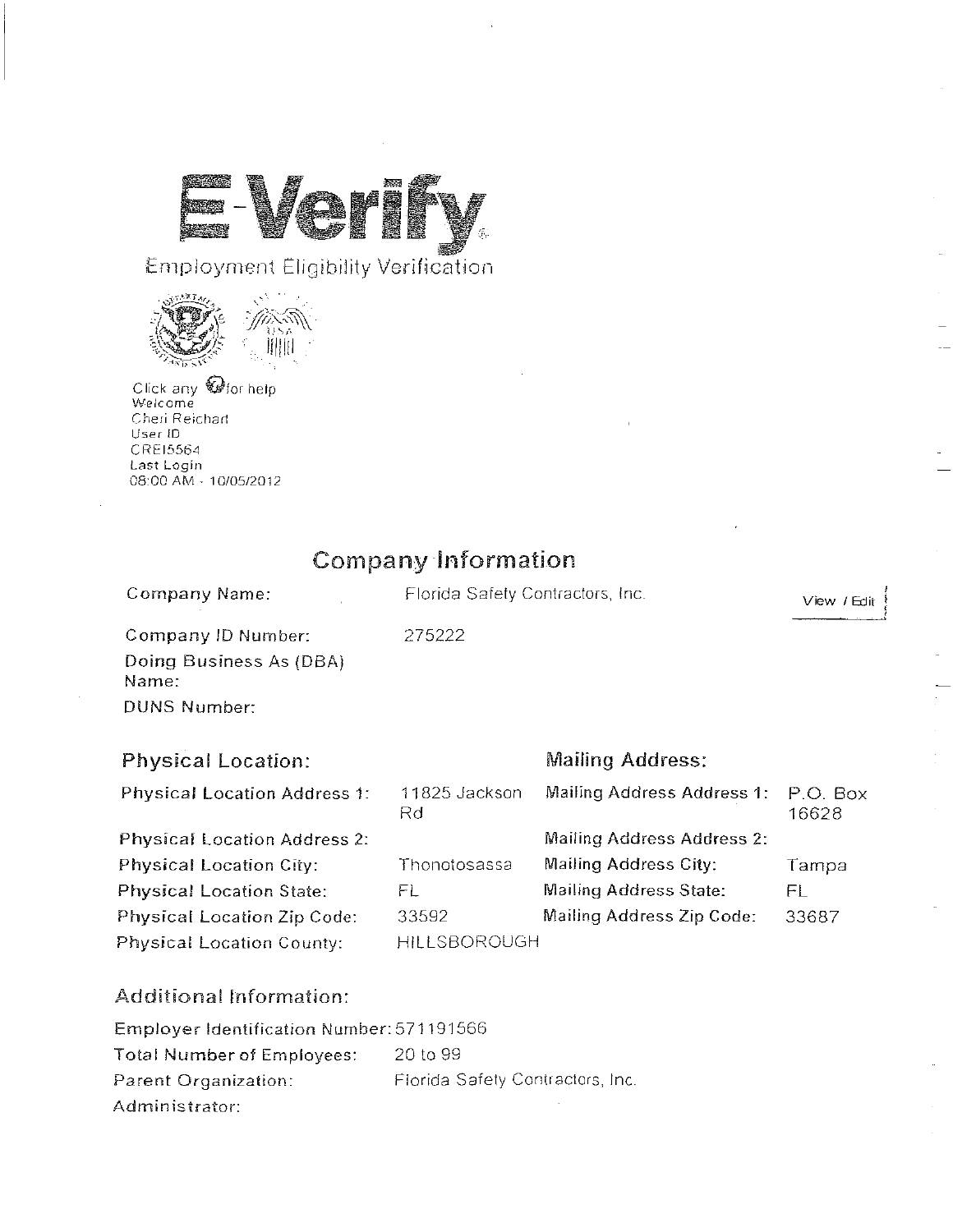

RECEIVED ...

**Florida Department of Transportation** 

**RICK SCOTT GOVERNOR** 

605 Suwannee Street Tallahassee, FL 32399-0450 **ANANTH PRASAD, P.E. SECRETARY** 

May 15, 2013

FLORIDA SAFETY CONTRACTORS, INC. 11825 JACKSON RD THONOTOSASSA FL 33592

RE: CERTIFICATE OF QUALIFICATION

Dear Sir/Madam:

The Department of Transportation has qualified your company for the type of work indicated below. Unless your company is notified otherwise, this Certificate of Qualification will expire 6/30/2014. However, the new application is due 4/30/2014.

In accordance with S.337.14 (1) F.S. your next application must be filed within (4) months of the ending date of the applicant's audited annual financial statements and, if applicable, the audited interim financial statements. Section 337.14 (4) F.S. provides that your certificate will be valid for 18 months after your financial statement date. This gives a two month period to allow you to bid on jobs as we process your new application for qualification. To remain qualified with the Department, a new application must be submitted subsequent to any significant change in the financial position or the structure of your firm as described in Section 14-22.005(3), Florida Administrative Code.

#### Your company's maximum capacity rating has been established based on

Reviewed financial statements. To access it, please log into the X Audited Contractor Prequalification Application System via the following link: https://www3.dot.state.fl.us/ContractorPreQualification/

Once logged in, select "View" for the most recently approved application, and then click the "Manage" and "Application Summary" tabs.

FDOT APPROVED WORK CLASSES:

COMPUTERIZED TRAFFIC CONTROL, DRAINAGE, ELECTRICAL WORK, FLEXIBLE PAVING, GRADING, ROADWAY SIGNING, TRAFFIC SIGNAL

FDOT APPROVED SPECIALITY CLASSES OF WORK: CURB AND GUTTER AND SIDEWALK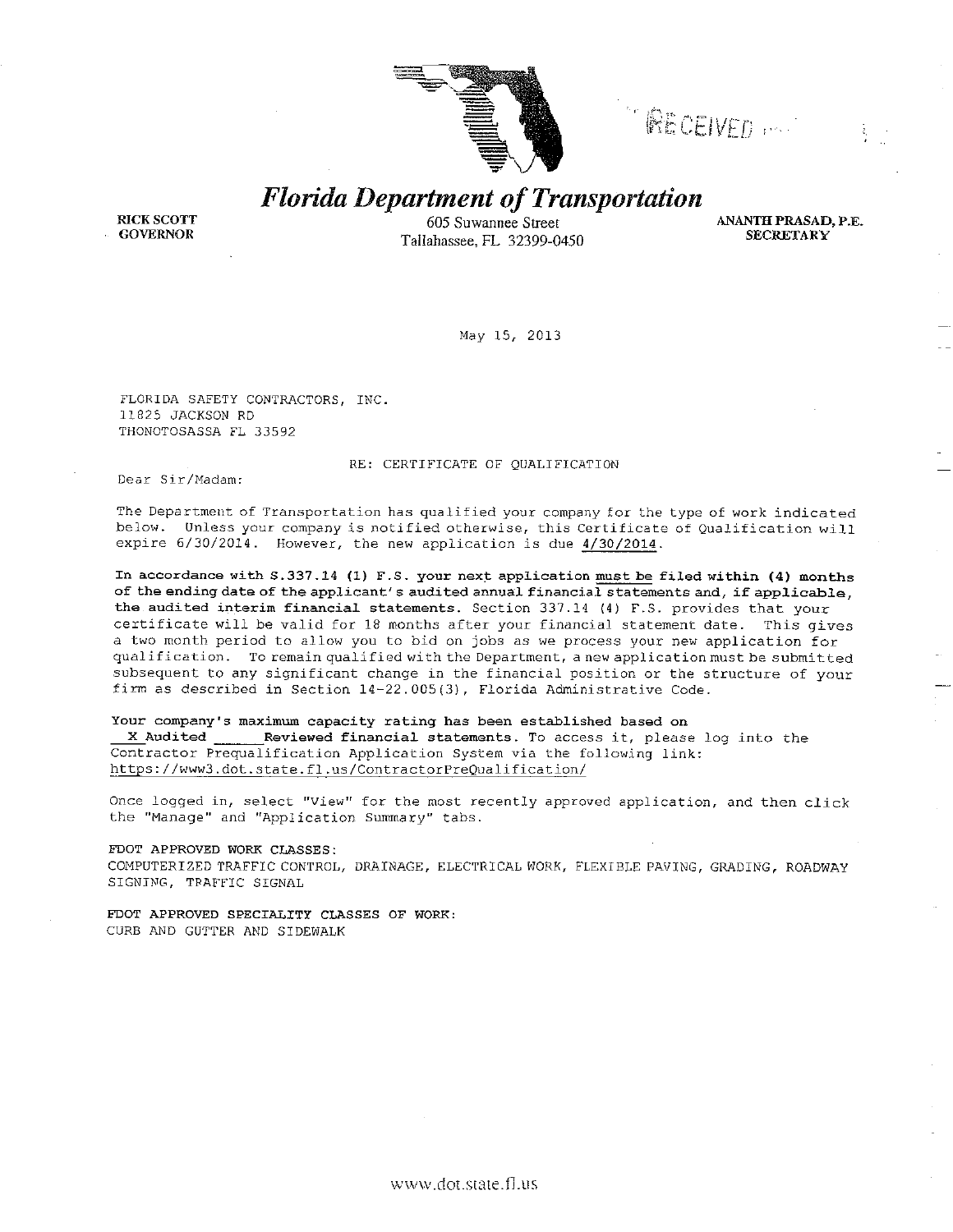FLORIDA SAFETY CONTRACTORS, INC. May 15, 2013 Page two

You may apply, in writing, for a Revised Certificate of Qualification at any time prior to the expiration date of this certificate according to Section 14-22.0041(3), Florida Administrative Code. Please be advised if certification in additional classes of work is desired, documentation is needed to show that your company has done such work with your own forces and equipment or that experience was gained with another contractor and that you have the necessary equipment for each additional class of work requested.

Sincerely,

zuanita More

Juanita Moore, Manager Contracts Administration Office

 $JM$ :cj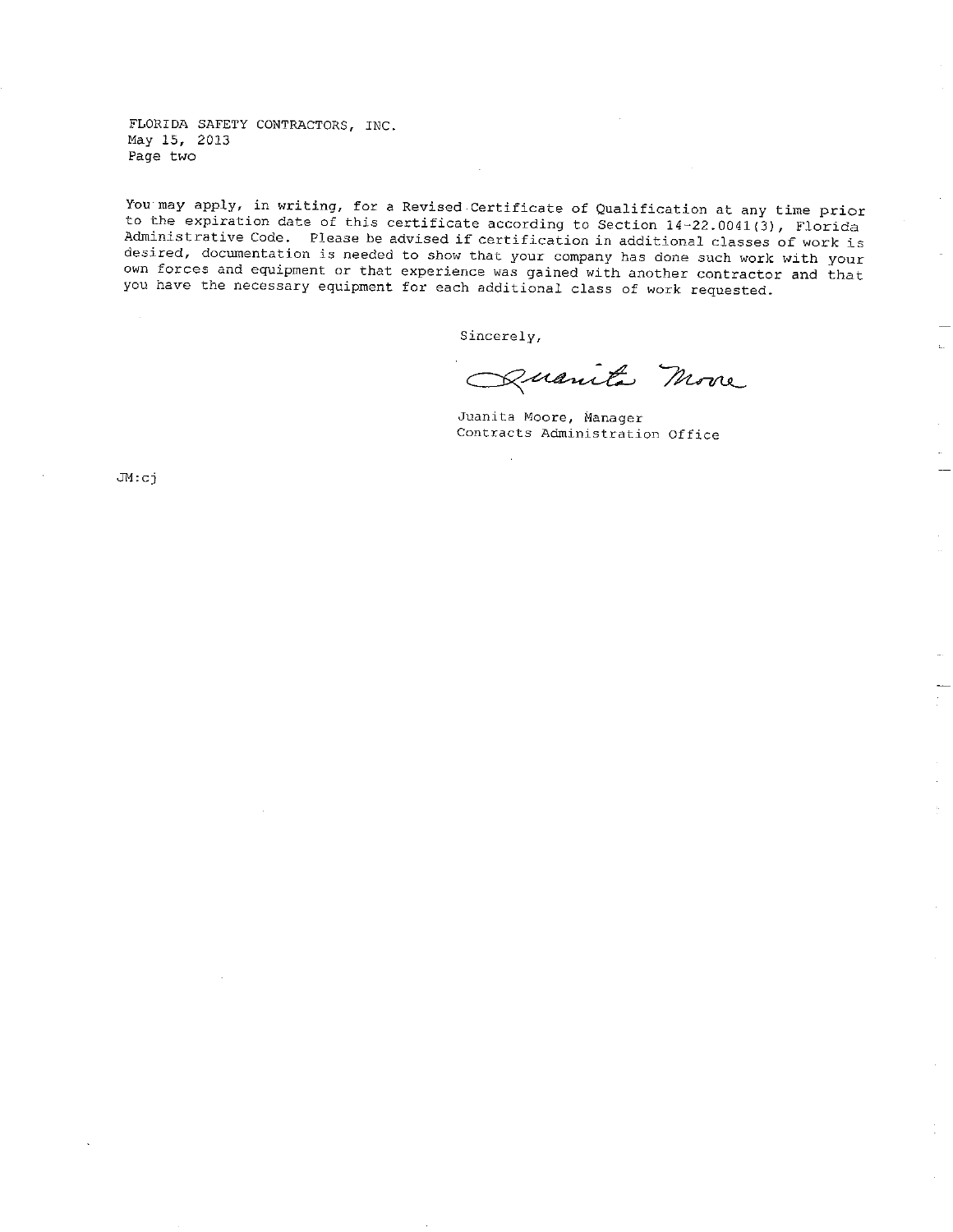

RICK SCOTT **GOVERNOR** 

Florida Department of Transportation ANANTH PRASAD, P.E. Tallahassee, FL 32399-0450

**SECRETARY** 

January 2, 2013

## RE: NOTIFICATION TO FDOT OF EEO OFFICER

Dear Ms. Fisher:

The Equal Employment Opportunity Officer Information submitted by:

### **FLORIDA SAFETY CONTRACTORS**

has been received and added to the Equal Opportunity Reporting System. If there is any change to your EEO Officer this information must be reported to the Equal Opportunity Office at once.

If you need any additional information, please contact me at  $(850)$  414-4742.

Sincerely,

Marller

Erica Miller **Contract Compliance Administrator Equal Opportunity Office**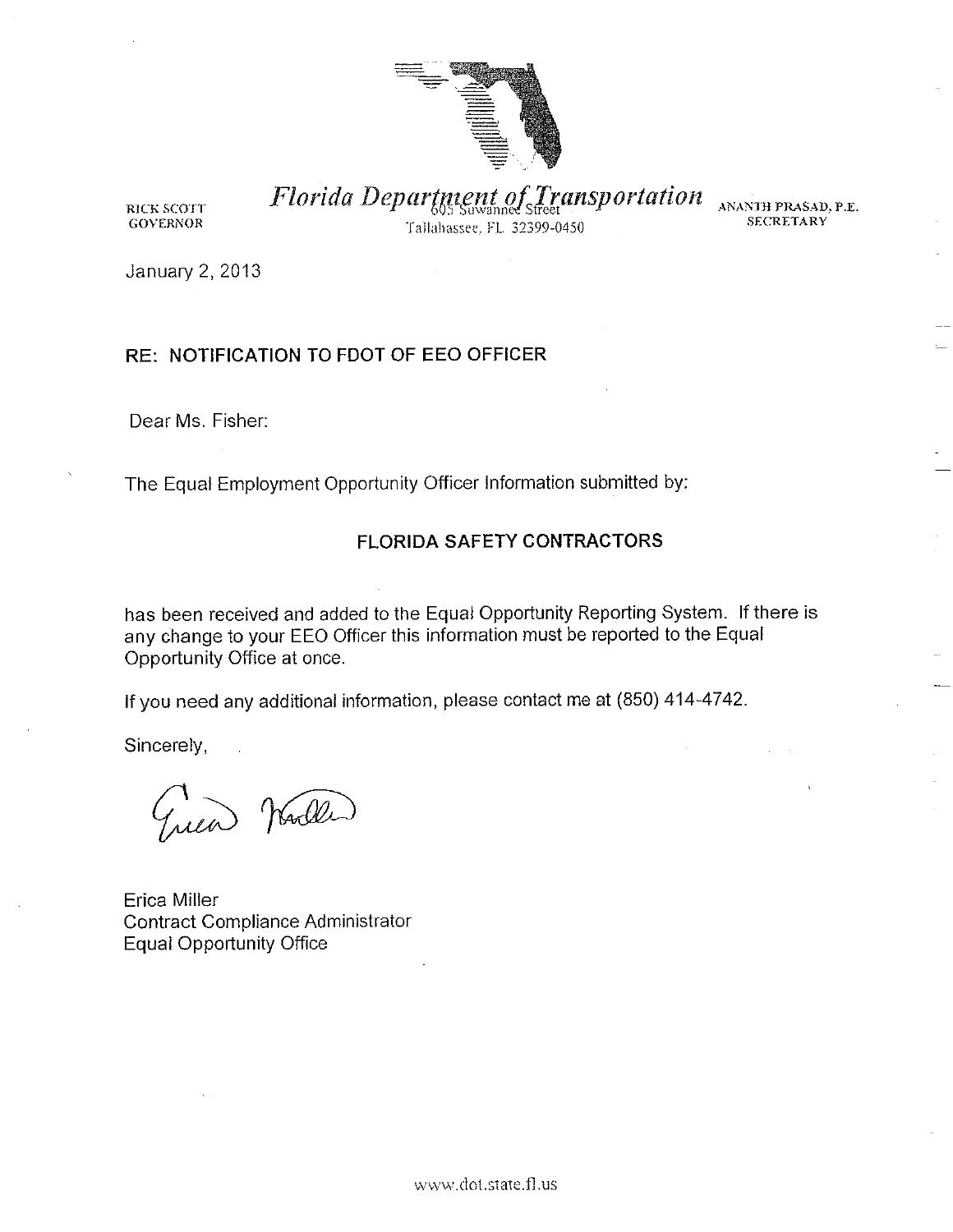## (NO GOAL REQUIRED - FORM NOT APPLICABLE)

# Good Faith Effort Compliance Plan for Small Local Business Subcontracting<br>City of Tampa - Equal Business Opportunity Program

|               | Contract 14-C-00012                                                                                                                                                                                                                                                                                                                                                                                                                                                                                                                                                                                                                                                                                                                                                                                                                                                                                                                                                                       | Bid Date $4/1/14$ |
|---------------|-------------------------------------------------------------------------------------------------------------------------------------------------------------------------------------------------------------------------------------------------------------------------------------------------------------------------------------------------------------------------------------------------------------------------------------------------------------------------------------------------------------------------------------------------------------------------------------------------------------------------------------------------------------------------------------------------------------------------------------------------------------------------------------------------------------------------------------------------------------------------------------------------------------------------------------------------------------------------------------------|-------------------|
| <b>Bidder</b> | Florida Safety Contractors, Inc.                                                                                                                                                                                                                                                                                                                                                                                                                                                                                                                                                                                                                                                                                                                                                                                                                                                                                                                                                          |                   |
|               | <b>Signature</b>                                                                                                                                                                                                                                                                                                                                                                                                                                                                                                                                                                                                                                                                                                                                                                                                                                                                                                                                                                          | Date $4/1/14$     |
|               | Name Michael K. Reichart<br>Title President                                                                                                                                                                                                                                                                                                                                                                                                                                                                                                                                                                                                                                                                                                                                                                                                                                                                                                                                               |                   |
|               | The following Compliance Plan is a true report of Good Faith Efforts made to accomplish subcontracting goals for<br>Small Local Business Enterprises, SLBEs, on the referenced contract:                                                                                                                                                                                                                                                                                                                                                                                                                                                                                                                                                                                                                                                                                                                                                                                                  |                   |
|               | □ The goal for SLBE participation has been met or exceeded. See the DMI form reporting subcontractors to be utilized.<br>(Check Box, if appropriate; the remainder of the Compliance Plan need not be reported.)                                                                                                                                                                                                                                                                                                                                                                                                                                                                                                                                                                                                                                                                                                                                                                          |                   |
|               | □ The goal for SLBE participation has not been met. The following is a recap of Good Faith Efforts made:<br>(Check applicable boxes below. Enclose additional documents, and/or add remarks below as needed.)                                                                                                                                                                                                                                                                                                                                                                                                                                                                                                                                                                                                                                                                                                                                                                             |                   |
| (1)           | Soliciting through reasonable and available means the interest of SLBEs that have the capability to perform the work of the contract. The Bidder or Contractor must solicit<br>this interest within sufficient time to allow the SLBEs to respond. The Bidder or Contractor must take appropriate steps to follow up initial solicitations with interested<br>□ See DMI report forms for subcontractors solicited. □ See enclosed supplemental data on solicitation efforts. □ Remarks:<br>SLBEs.                                                                                                                                                                                                                                                                                                                                                                                                                                                                                         |                   |
| (2)           | Providing interested SLBEs with adequate information about the plans, specifications, and requirements of the contract, including addenda, in a timely manner to assist<br>them in responding to the solicitation. $\Box$ See enclosed sample solicitation. $\Box$ Remarks:                                                                                                                                                                                                                                                                                                                                                                                                                                                                                                                                                                                                                                                                                                               |                   |
| (3)           | Negotiating in good faith with interested SLBEs that have submitted bids. Documentation of negotiation must include the names, addresses, and telephone numbers of<br>SLBEs that were solicited; the date of each such solicitation; a description of the information provided regarding the plans and specifications for the work selected for<br>subcontracting; and evidence as to why agreements could not be reached with SLBEs to perform the work. That there may be some additional costs involved in soliciting<br>and using SLBEs is not a sufficient reason for a contractor's failure to meet the goals, as long as such costs are reasonable. Bidders are not required to accept higher<br>quotes in order to meet the goal. $\Box$ DMI subcontractor-utilized forms reflect successful negotiations $\Box$ This project is of a low-bid nature<br>and negotiations are limited to clarifications of scope and specifications. $\Box$ See enclosed document. $\Box$ Remarks: |                   |
| (4)           | Not rejecting SLBEs as being unqualified without sound reasons based on a thorough investigation of their capabilities. The SLBEs standing within its industry,<br>membership in specific groups, organizations, or associations and political or social affiliations are not legitimate causes for rejecting or not soliciting bids to meet the<br>goals. □ Not applicable. □ See attached explanation for rejection of a low-bidding subcontractor's bid. □ Remarks:                                                                                                                                                                                                                                                                                                                                                                                                                                                                                                                    |                   |
| (5)           | Making a portion of the work available to SLBE subcontractors and suppliers and to select those portions of the work or material consistent with the available SLBE<br>subcontractors and suppliers, so as to facilitate meeting the goal. [1] Sub-Contractors were allowed to bid on their own choice of work or trade without<br>restriction to a pre-determined portion. $\Box$ See enclosed comments. $\Box$ Remarks:                                                                                                                                                                                                                                                                                                                                                                                                                                                                                                                                                                 |                   |
| (6)           | Making good faith efforts, despite the ability or desire of a Bidder or Contractor to perform the work of a contract with its own organization. A Bidder or Contractor who                                                                                                                                                                                                                                                                                                                                                                                                                                                                                                                                                                                                                                                                                                                                                                                                                |                   |
| (7)           | Selecting portions of the work to be performed by SLBEs in order to increase the likelihood that the goals will be met. This includes, where appropriate, breaking out<br>contract work items into economically feasible units to facilitate SLBE participation, even when the Bidder or Contractor might otherwise prefer to perform these work items<br>portion. □ Sub-Contractors were not prohibited from submitting bids on work not usually sub-contracted. □ See enclosed comments.<br>□ Remarks:                                                                                                                                                                                                                                                                                                                                                                                                                                                                                  |                   |
| (8)           | Making efforts to assist interested SLBEs in obtaining bonding, lines of credit, or insurance as required by the city or contractor. [1] See enclosed sample<br>solicitation $\Box$ see enclosed document. $\Box$ Remarks:                                                                                                                                                                                                                                                                                                                                                                                                                                                                                                                                                                                                                                                                                                                                                                |                   |
| (9)           | Making efforts to assist interested SLBEs in obtaining necessary equipment, supplies, materials, or related assistance or services, including participation in a City-                                                                                                                                                                                                                                                                                                                                                                                                                                                                                                                                                                                                                                                                                                                                                                                                                    |                   |
| (10)          | □ The following services were used:                                                                                                                                                                                                                                                                                                                                                                                                                                                                                                                                                                                                                                                                                                                                                                                                                                                                                                                                                       |                   |
|               | Other Supporting Good Faith Efforts: $\Box$ See enclosed document. $\Box$ Remarks:                                                                                                                                                                                                                                                                                                                                                                                                                                                                                                                                                                                                                                                                                                                                                                                                                                                                                                        |                   |
|               | <b>GFECP</b><br>MBD Office 3-9-2009                                                                                                                                                                                                                                                                                                                                                                                                                                                                                                                                                                                                                                                                                                                                                                                                                                                                                                                                                       | Page 1 of 2       |